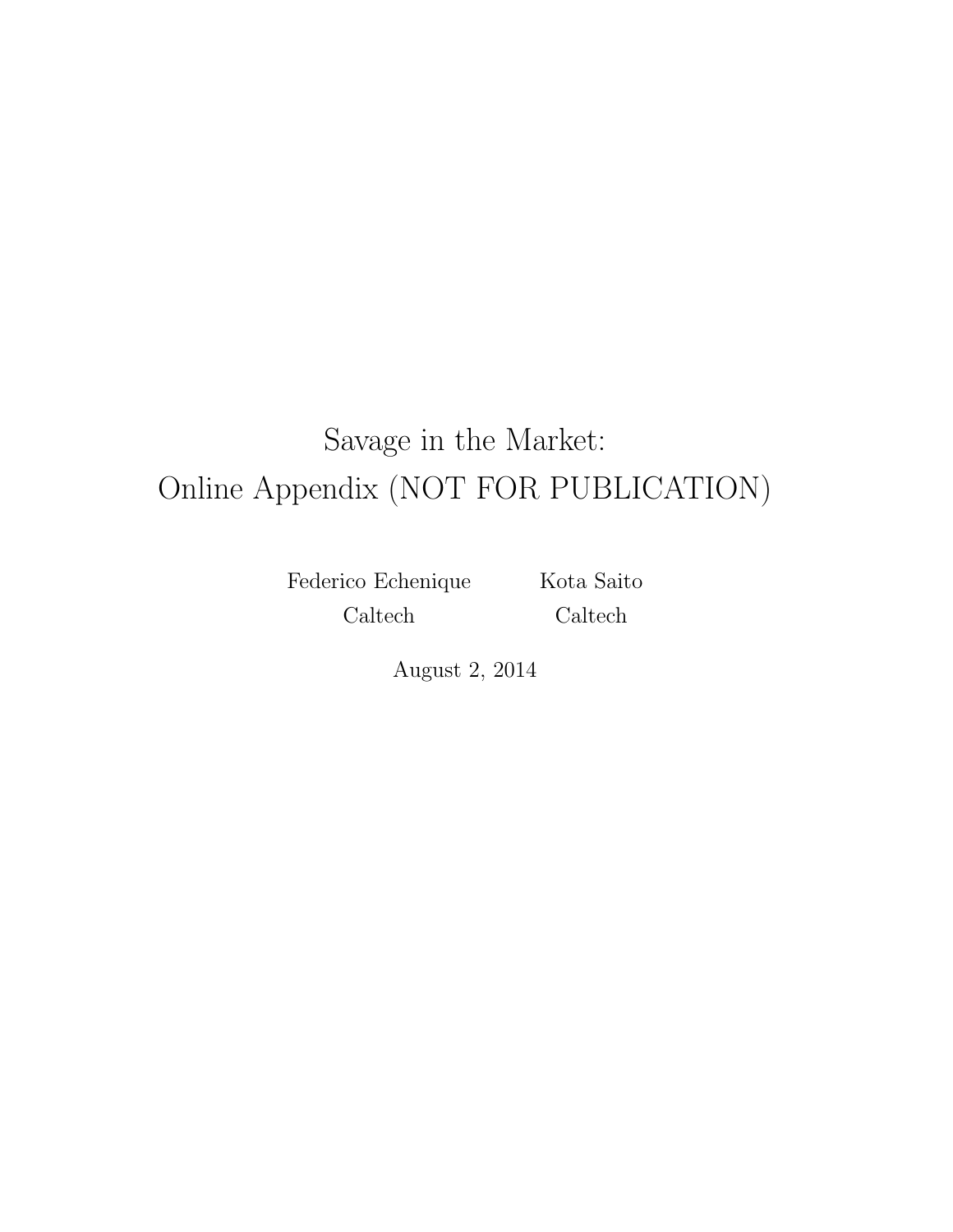This online appendix consists of five sections. In Section 1, we illustrate the use of SARSEU through a few simple theoretical exercises. In each case, the exercise is to present a well-known alternative to risk-averse SEU, and to show that data generated by these theories can violate SARSEU. In Section 2, we show that, in the  $2 \times 2$  case, SARSEU is equivalent to Requirements (5) and (6) in the paper. In Section 3, we provide the details of the example of risk-averse probability sophisticated preferences that violate SARSEU. In Section 4, we present the relationship between SARSEU and results obtained in the revealed preference literature on objective expected utility, where the probability over states is assumed to be observable and given as a primitive. The point is that the axiom to characterize objective expected utility has a similar syntax to SARSEU, and that the differences between the two are instructive. In Section 5, we study the relationship between SARSEU and the axiomatization in Savage (1954). It is useful to see the role of SARSDU and SARSEU in ruling our violations of Savage's axioms.

# 1 Applications of SARSEU

We discuss, in turn, non-concave SEU and state-dependent utility. By showing that these models can generate datasets which violate SARSEU, we show that the models are in fact testable beyond risk-averse SEU. In other words, that non-concave SEU and state-dependent utility all have testable implications over and beyond those of risk-averse SEU. This point has been made by Bayer et al. (2012) for non-concave SEU and maxmin expected utility; but they use Afriat inequalities to this end, and here we seek to illustrate the use of SARSEU.

#### 1.1 Non-concave SEU

The concavity of u plays an important role in our characterization. This should not be surprising, as risk aversion has obvious economic meaning and content. There are, however, instances in revealed preference theory where concavity has no implications for a rational consumer. Afriat's theorem (Afriat (1967)) shows that concavity is not a testable property of a utility function. For the SEU model, concavity of  $u$  is equivalent to the convexity of preferences over state-contingent bundles. So it is legitimate to ask about the testability of the concavity of  $u$ . In this section we show that indeed concavity is testable.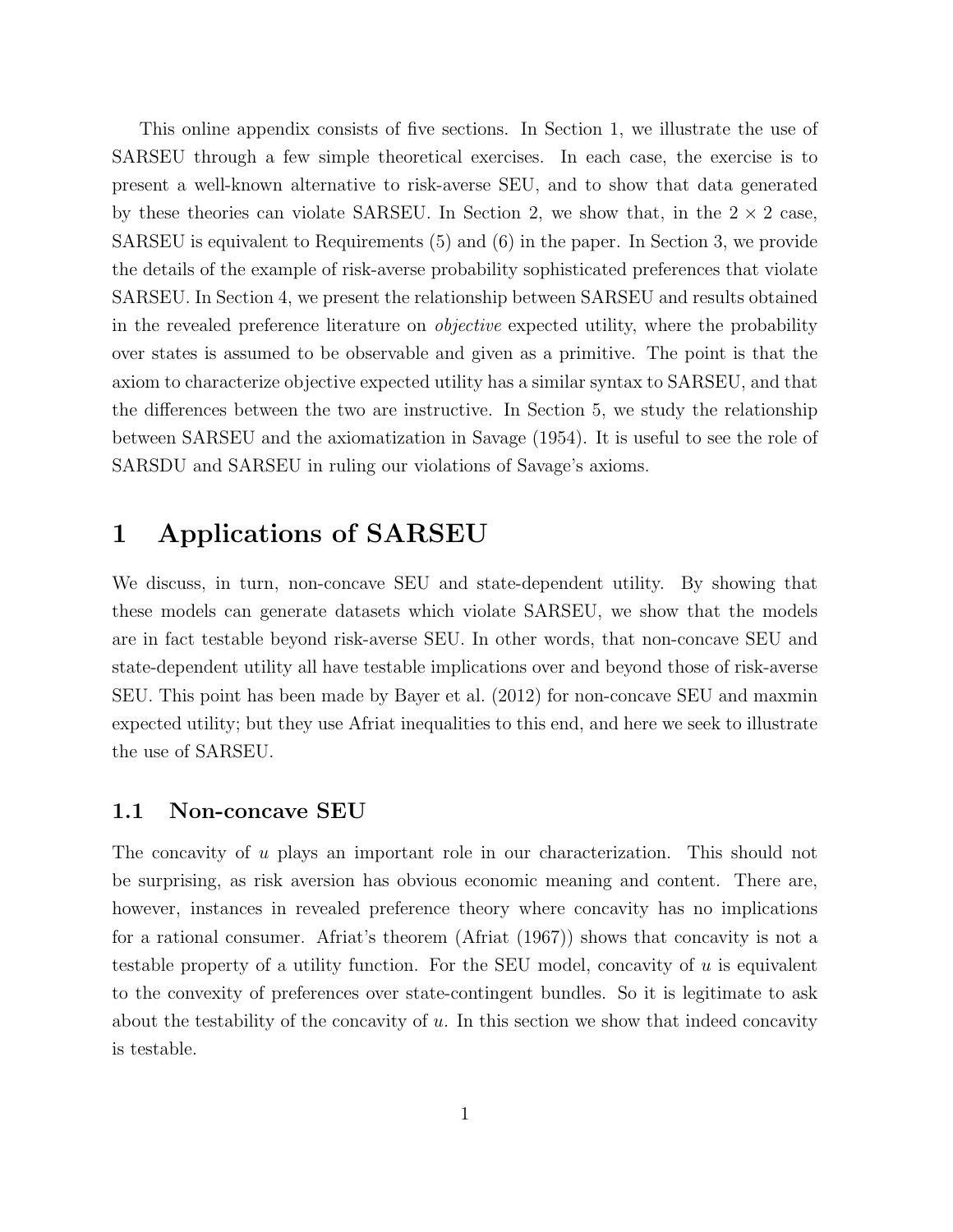In the following, we will show an example of dataset generated from a non-concave SEU model that violates SARSEU.

Consider the following dataset:

$$
p^{k_1} = (1, 2), x^{k_1} = (1, 2)
$$
 and  $p^{k_2} = (1.1, 2), x^{k_2} = (10, 1).$ 

Note that

$$
x_{s_2}^{k_1} > x_{s_2}^{k_2}
$$
 and  $x_{s_1}^{k_2} > x_{s_1}^{k_1}$ ,

while

$$
\frac{p_{s_2}^{k_1}}{p_{s_2}^{k_2}} \frac{p_{s_1}^{k_2}}{x_{s_1}^{k_1}} = \frac{2}{2} \frac{1.1}{1} = 1.1 > 1,
$$

so SARSEU is violated, and the dataset is not rationalizable by any concave utility and priors.

It is, however, rationalizable by the following non-concave SEU. Let  $\mu = \left(\frac{1}{2}\right)$ 3 , 2 3 . Define

$$
v(x) = \begin{cases} 1 & \text{if } x \le 9, \\ 2 & \text{if } 9 < x \le 10, \\ 1 & \text{if } x > 10. \end{cases}
$$

Remember that  $B(p, I) = \{x : \mathbb{R}^2_+ : p^k \cdot x \leq p^k \cdot x^k\}$  for all  $p \in \mathbb{R}^S_{++}$  and  $I \in \mathbb{R}_{++}$ . Let  $u(x) = \int_0^x v(s) ds$ .

It is clear that  $x^1$  is optimal for  $\sum \mu_s u(x_s)$  in  $B(p^1, p^1 \cdot x^1)$ , as  $v(x_{s_1}) = v(x_{s_2}) = 1$  for all  $(x_{s_1}, x_{s_2}) \in B(p^1, p^1 \cdot x^1)$ .

By the monotonicity of u, any maximum of  $\sum \mu_s u(x_s)$  in  $B(p^2, p^2 \cdot x^2)$  must lie on the budget line  $p_{s_1}^{k_2} x_{s_1} + p_{s_2}^{k_2} x_{s_2} = 13$ . Note that, on the budget line,

$$
x_{s_2} = \frac{13 - 1.1x_{s_1}}{2},
$$

 $\text{so}_{z_2} \leq \frac{13}{2}$  < 9 for  $x_{s_1} \geq 0$ . For all  $x_{s_1} \geq 0$ , define  $f(x_{s_1}) = \mu_1 u(x_{s_1}) + \mu_2 u(x_{s_2}) =$ 1  $\frac{1}{3}\left[u(x_{s_1})+2u(\frac{13-1.1x_{s_1}}{2}\right]$  $\left[\frac{1.1x_{s_1}}{2}\right]$ . Then,  $f'(x_{s_1}) = \frac{1}{3} \left[v(x_{s_1}) - 1.1\right]$  for  $x_{s_1} \in [0, 13/1.1]$ , as  $v(\frac{13 - 1.1x_{s_1}}{2})$  $\frac{a_{11}x_{s_1}}{2}\big) =$ 1. Thus,

$$
f'(x_{s_1}) = \begin{cases} \frac{-0.1}{3} & \text{if } x_{s_1} \le 9, \\ \frac{0.9}{3} & \text{if } 9 < x_{s_1} \le 10, \\ \frac{-0.1}{3} & \text{if } 10 < x_{s_1}. \end{cases}
$$

So  $f(x_{s_1})$  has two local maxima,  $x_{s_1} = 0$  and  $x_{s_1} = 10$ . By a direct calculation,  $f(0) =$  $\frac{13}{6}$  = 2 +  $\frac{1}{6}$  and  $f(10) = \frac{1}{3}(9+2) + \frac{2}{3}(\frac{13-1.1\times10}{2})$  $\frac{2.1 \times 10}{2}$  = 3 +  $\frac{4}{3}$ . Since  $f(10) > f(0)$ , it is indeed optimal to choose  $x^2$  in  $B(p^2, p^2 \cdot x^2)$ .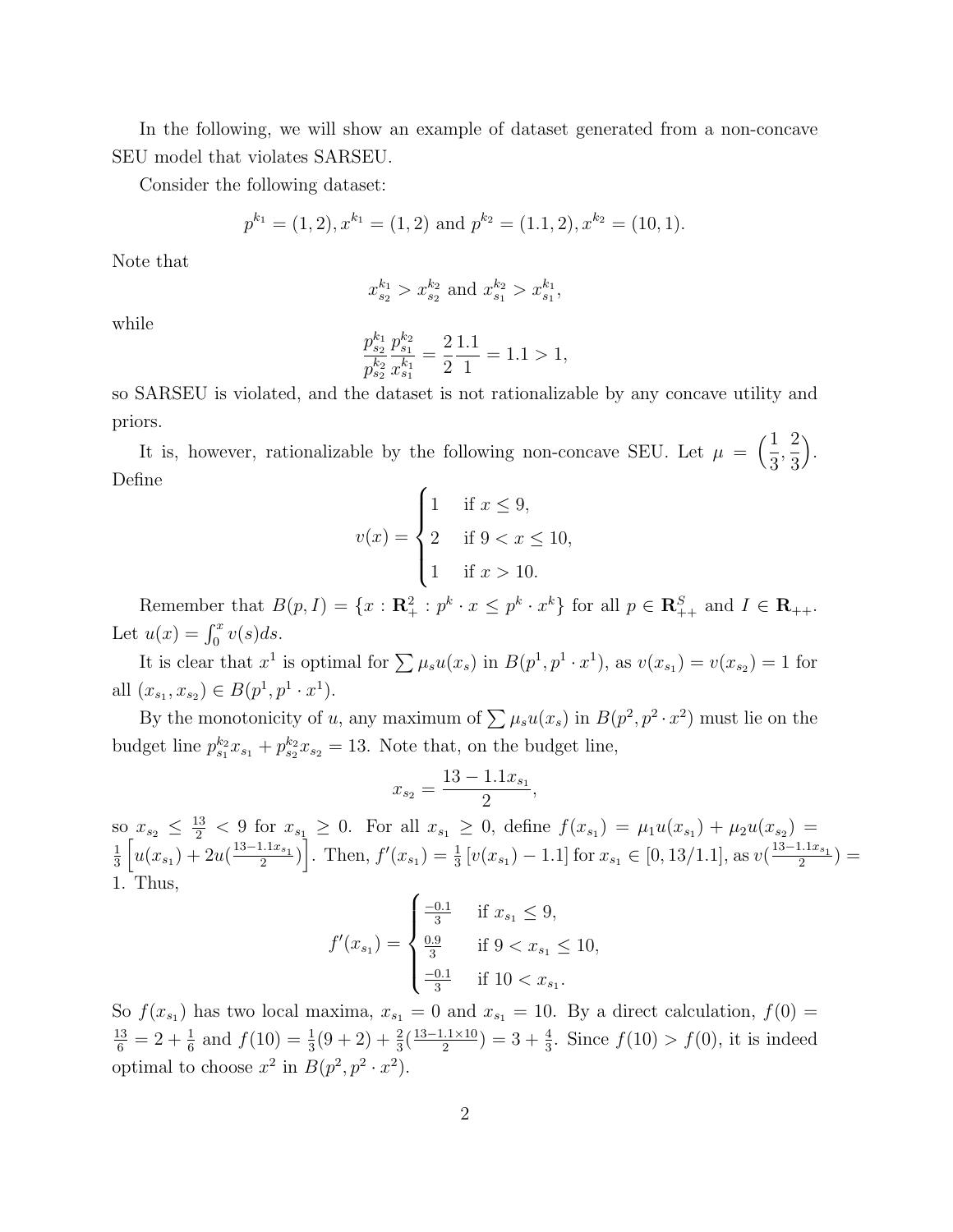#### 1.2 State-dependent Utility

State-dependent utility is the model in which an agent seeks to maximize  $\sum_{s\in S} u_s(x_s)$ ; where  $u_s$  is a utility function over money for each state s. By means of Africat inequalities, Varian (1983a) has proposed a characterization of additive linear model, which includes state-dependent utility model as a special case.

On the other hand, we have proposed a combinatorial axiom (i.e., SARSDU) for concave state-dependent utility, which is beyond Afriat inequalities. The axiom is weaker than SARSEU. Hence, the two models should be distinguishable. In the following, we propose an example of dataset that is consistent with SARSDU but not with SARSEU.

Assume  $S = \{s_1, s_2\}$ . Consider the following dataset:

$$
p^{k_1} = (3, 2), p^{k_2} = (1, 1)
$$
 and  $x^{k_1} = (2, 1), x^{k_2} = (3, 4).$ 

Choose strictly concave functions  $u_{s_1}$  and  $u_{s_2}$  such that

$$
u'_{s_1}(2) = 3 > 1 = u'_{s_1}(3)
$$
 and  $u'_{s_2}(1) = 2 > 1 = u'_{s_2}(4)$ .

Then

$$
\frac{u'_{s_1}(2)}{u'_{s_2}(1)} = \frac{p^k_{s_1}}{p^k_{s_2}}, \quad \frac{u'_{s_1}(3)}{u'_{s_2}(4)} = \frac{p^{k2}_{s_1}}{p^{k_2}_{s_2}},
$$

so that the first-order conditions are satisfied.

The sequence  $\{(x_{s_1}^{k_1}, x_{s_2}^{k_1}), (x_{s_2}^{k_2}, x_{s_1}^{k_2})\}$  satisfies the condition of SARSEU. However,

$$
\frac{p_{s_1}^{k_1} p_{s_2}^{k_2}}{p_{s_2}^{k_1} p_{s_1}^{k_2}} = \frac{3}{2} > 1.
$$

This is a violation of SARSEU. Note also that this dataset violates Requirement (6).

# 2 Proof of Remark 1

In the paper, in Remark 1, we claimed that the following two requirements are equivalent to SARSEU in the  $2 \times 2$  case. Here we prove this statement.

#### Requirements:

$$
x_{s_1}^{k_1} > x_{s_1}^{k_2} \text{ and } x_{s_2}^{k_2} > x_{s_2}^{k_1} \Rightarrow \frac{p_{s_1}^{k_1} p_{s_2}^{k_2}}{p_{s_1}^{k_2} p_{s_2}^{k_1}} \le 1. \tag{5}
$$

$$
x_{s_1}^{k_1} > x_{s_2}^{k_1} \text{ and } x_{s_2}^{k_2} > x_{s_1}^{k_2} \Rightarrow \frac{p_{s_1}^{k_1} p_{s_2}^{k_2}}{p_{s_2}^{k_1} p_{s_1}^{k_2}} \le 1. \tag{6}
$$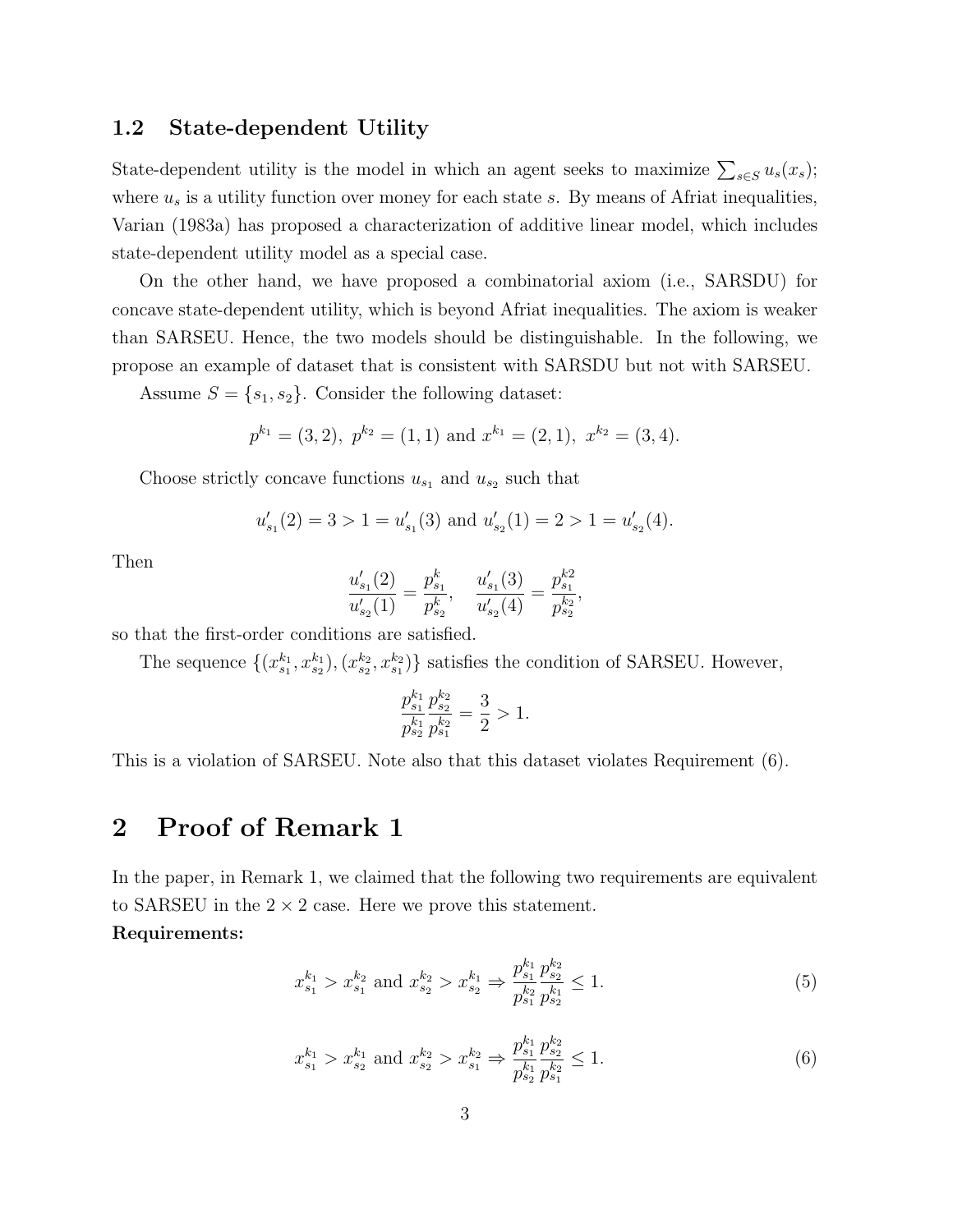**Remark:** In the  $2 \times 2$  case, a dataset satisfies SARSEU if and only if it satisfies Requirement 5 and 6.

Proof. It is easy to see that SARSEU implies the two requirements. To prove the reciprocal, we need a preliminary concept.

We say that a set  $\sigma \equiv \{(x_{s_i}^{k_i}, x_{s'_i}^{k'_i})\}_{i=1}^n$  of pairs that satisfies the three conditions in SARSEU is *minimal* if there exist no subset  $(\sigma_i)_{i=1}^m$  of pairs such that (i)  $\sigma_i$  satisfies the three conditions in SARSEU for each  $i = 1, ..., m$  and (ii)  $\sigma = \bigcup_{i=1}^{n} \sigma_i$ .

**Step** 1: If a set  $\{(x_{s_i}^{k_i}, x_{s'_i}^{k'_i})\}_{i=1}^n$  of pairs is minimal and satisfies the three conditions, then it must take one of the following forms:

(a)  $\sigma^a \equiv \{(x_{s_1}^{k_1}, x_{s_2}^{k_1}), (x_{s_2}^{k_2}, x_{s_1}^{k_2})\},\$ 

(b) 
$$
\sigma^b \equiv \{(x_{s_1}^{k_1}, x_{s_1}^{k_2}), (x_{s_2}^{k_2}, x_{s_2}^{k_1})\},\,
$$

- (c)  $\sigma^c \equiv \{(x_s^k, x_{s'}^{k'}\)$  $s'$ ),  $(x_{s'}^{k'})$  $_{s'}^{k'}, x_{s'}^{k}), (x_{s'}^{k'}$  $s', x_s^{k'}$  $s'$ )} for some  $k, k'$  such that  $k \neq k'$  and  $s, s'$  such that  $s \neq s'$ ,
- (d)  $\sigma^d \equiv \{(x_s^k, x_{s'}^{k'}\)$  $s'$ ),  $(x_s^{k'}$  $s<sup>k'</sup>, x<sup>k</sup><sub>s</sub>, (x<sup>k</sup><sub>s</sub>, x<sup>k</sup><sub>s'</sub>)\}$  for some  $k, k'$  such that  $k \neq k'$  and  $s, s'$  such that  $s \neq s'.$

**Proof of Step** 1: Fix a minimal set  $\sigma = \{(x_{s_i}^{k_i}, x_{s'_i}^{k'_i})\}_{i=1}^n$  of pairs that satisfies the three conditions.

**Case** 1: For all i, either  $k_i = k'_i$  or  $s_i = s'_i$  holds. It is easy to see that either  $\sigma =$  $\{(x_{s_1}^{k_1}, x_{s_2}^{k_1}), (x_{s_2}^{k_2}, x_{s_1}^{k_2})\}\$  or  $\sigma = \{(x_{s_1}^{k_1}, x_{s_1}^{k_2}), (x_{s_2}^{k_2}, x_{s_2}^{k_1})\}\.$  These correspond to Case (a) and (b).

**Case** 2: There exists i such that neither  $k_i = k'_i$  or  $s_i = s'_i$  holds. Suppose that we have  $(x_{s_1}^{k_1}, x_{s_2}^{k_2})$  in the pair without loss of generality.

We cannot have  $(x_{s_2}^{k_2}, x_{s_1}^{k_1})$  in  $\sigma$  because of condition (1). Since the sequence  $\{(x_{s_i}^{k_i}, x_{s'_i}^{k'_i})\}_{i=1}^n$ satisfies conditions (2) and (3), we must have two pairs such that  $(x_s^{k_2}, x_s^{k_1})$  and  $(x_{s_2}^k, x_{s_1}^k)$ for some  $s \in \{s_1, s_2\}$  and  $k \in \{k_1, k_2\}$  in the sequence.

Note that we cannot have  $(x_{s_2}^{k_2}, x_{s_2}^{k_1})$  and  $(x_{s_2}^{k_1}, x_{s_1}^{k_1})$  because these imply  $x_{s_2}^{k_2} > x_{s_2}^{k_1} > x_{s_1}^{k_1}$ , which would contradict that  $(x_{s_1}^{k_1}, x_{s_2}^{k_2})$  in  $\sigma$  satisfies condition (1).

Note also that we cannot have  $(x_{s_1}^{k_2}, x_{s_1}^{k_1})$  and  $(x_{s_2}^{k_2}, x_{s_1}^{k_2})$  because these imply  $x_{s_2}^{k_2} > x_{s_1}^{k_2} >$  $x_{s_1}^{k_1}$ . This again contradicts that  $(x_{s_1}^{k_1}, x_{s_2}^{k_2})$  in  $\sigma$  satisfies condition (1). It follows that we must be in one of the following two cases.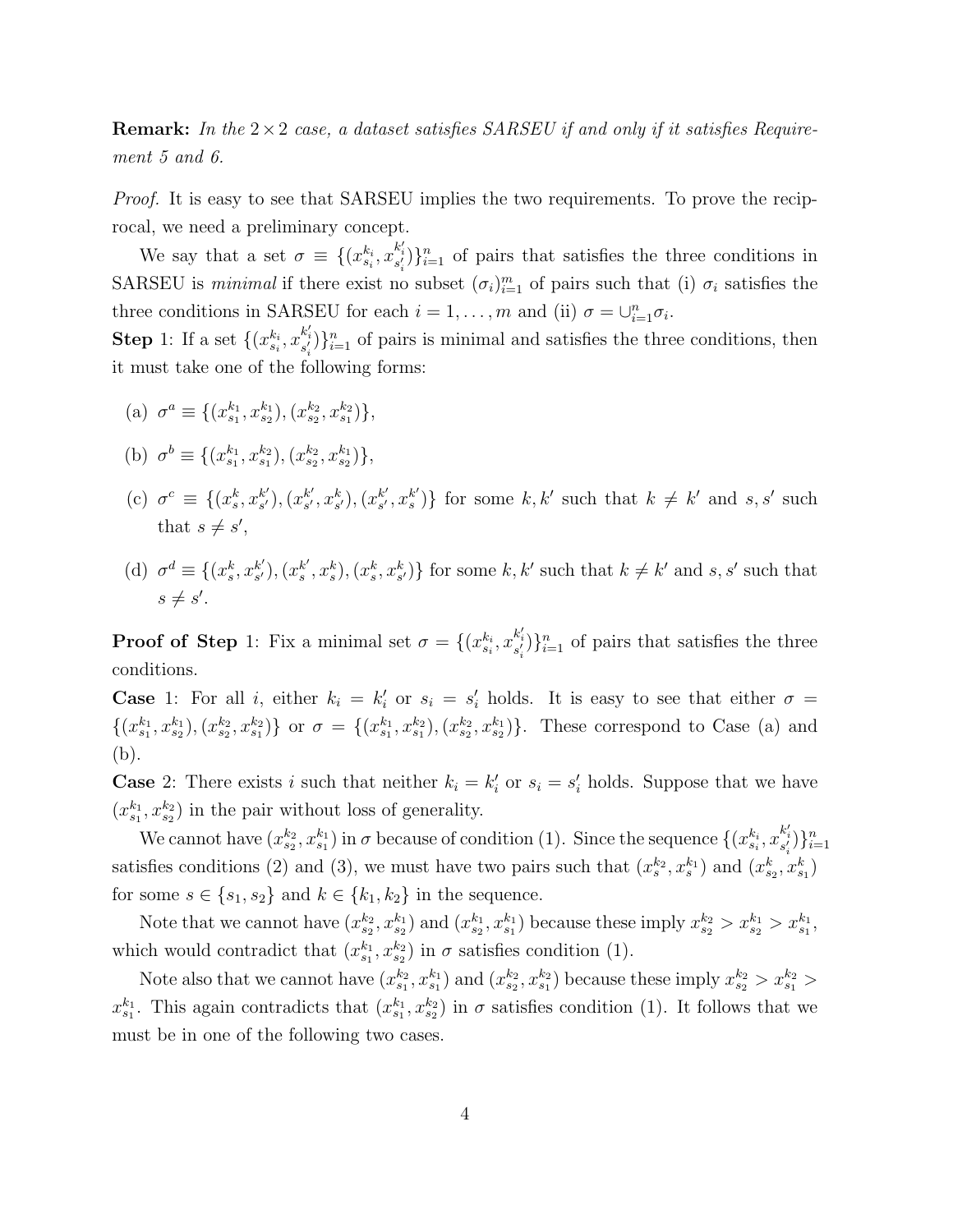Subcase 2.1: The pairs  $(x_{s_2}^{k_2}, x_{s_2}^{k_1})$  and  $(x_{s_2}^{k_2}, x_{s_1}^{k_2})$  are in  $\sigma$ . Then  $\{(x_{s_1}^{k_1}, x_{s_2}^{k_2}), (x_{s_2}^{k_2}, x_{s_1}^{k_1}), (x_{s_2}^{k_2}, x_{s_1}^{k_2})\}$ satisfies the three conditions. Since  $\sigma$  is minimal, it must hold that  $\sigma = \{(x_{s_1}^{k_1}, x_{s_2}^{k_2}), (x_{s_2}^{k_2}, x_{s_2}^{k_1}), (x_{s_2}^{k_2}, x_{s_1}^{k_2})\}$ . This corresponds to Case (c).

**Subcase** 2.2: The pairs  $(x_{s_1}^{k_2}, x_{s_1}^{k_1})$  and  $(x_{s_2}^{k_1}, x_{s_1}^{k_1})$  are in  $\sigma$ . In this case, again by the minimality of  $\sigma$ , it must hold that  $\sigma = \{(x_{s_1}^{k_1}, x_{s_2}^{k_2}), (x_{s_1}^{k_2}, x_{s_1}^{k_1}), (x_{s_2}^{k_1}, x_{s_1}^{k_1})\}$ . This corresponds to Case (d).

Note that we have exhausted all cases.  $\Box$ 

For any set  $\sigma \equiv \{(x_{s_i}^{k_i}, x_{s'_i}^{k'_i})\}_{i=1}^n$  of pairs that satisfies the three conditions in SARSEU, define

$$
f(\sigma) = \prod_{i=1}^{n} \frac{p_{s_i}^{k_i}}{p_{s'_i}^{k'_i}}.
$$

Step 2:  $f(\sigma^t) \leq 1$  for each  $t \in \{a, b, c, d\}.$ Proof of Step 2: By Requirement (5),

$$
f(\sigma^a) = \frac{p_{s_1}^{k_1}}{p_{s_1}^{k_2}} \frac{p_{s_2}^{k_2}}{p_{s_2}^{k_1}} \le 1.
$$

By Requirement (6),

$$
f(\sigma^b) = \frac{p_{s_1}^{k_1} p_{s_2}^{k_2}}{p_{s_2}^{k_1} p_{s_1}^{k_2}} \le 1.
$$

To show that  $f(\sigma^c) \leq 1$ , assume without loss of generality that  $\sigma^c = \{(x_{s_1}^{k_1}, x_{s_2}^{k_2}), (x_{s_2}^{k_2}, x_{s_2}^{k_1}), (x_{s_2}^{k_2}, x_{s_1}^{k_2})\}$ . In this case, it must hold that  $x_{s_2}^{k_2} > x_{s_1}^{k_2}$  and  $x_{s_1}^{k_1} > x_{s_2}^{k_1}$ . Hence, by Requirement (6),

$$
\frac{p_{s_2}^{k_2}}{p_{s_1}^{k_2}} \frac{p_{s_1}^{k_1}}{p_{s_2}^{k_1}} \leq 1.
$$

So

$$
f(\sigma^c) = \frac{p_{s_1}^{k_1} p_{s_2}^{k_2} p_{s_2}^{k_2}}{p_{s_2}^{k_2} p_{s_2}^{k_1} p_{s_1}^{k_2}} = \frac{p_{s_2}^{k_2} p_{s_1}^{k_1}}{p_{s_1}^{k_2} p_{s_2}^{k_1}} \le 1.
$$

To show that  $f(\sigma^d) \leq 1$ , assume without loss of generality that  $\sigma^d = \{(x_{s_1}^{k_1}, x_{s_2}^{k_2}), (x_{s_1}^{k_2}, x_{s_1}^{k_1}), (x_{s_2}^{k_1}, x_{s_1}^{k_1})\}$ . In this case, it must hold that  $x_{s_1}^{k_2} > x_{s_2}^{k_2}$  and  $x_{s_2}^{k_1} > x_{s_1}^{k_1}$ . Hence, by Requirement (6),

$$
\frac{p_{s_1}^{k_2}}{p_{s_1}^{k_2}} \frac{p_{s_2}^{k_1}}{p_{s_1}^{k_1}} \leq 1.
$$

So

$$
f(\sigma^d) = \frac{p_{s_1}^{k_1}}{p_{s_2}^{k_2}} \frac{p_{s_1}^{k_2}}{p_{s_1}^{k_1}} \frac{p_{s_2}^{k_1}}{p_{s_1}^{k_1}} = \frac{p_{s_1}^{k_2}}{p_{s_2}^{k_2}} \frac{p_{s_2}^{k_1}}{p_{s_1}^{k_1}} \le 1.
$$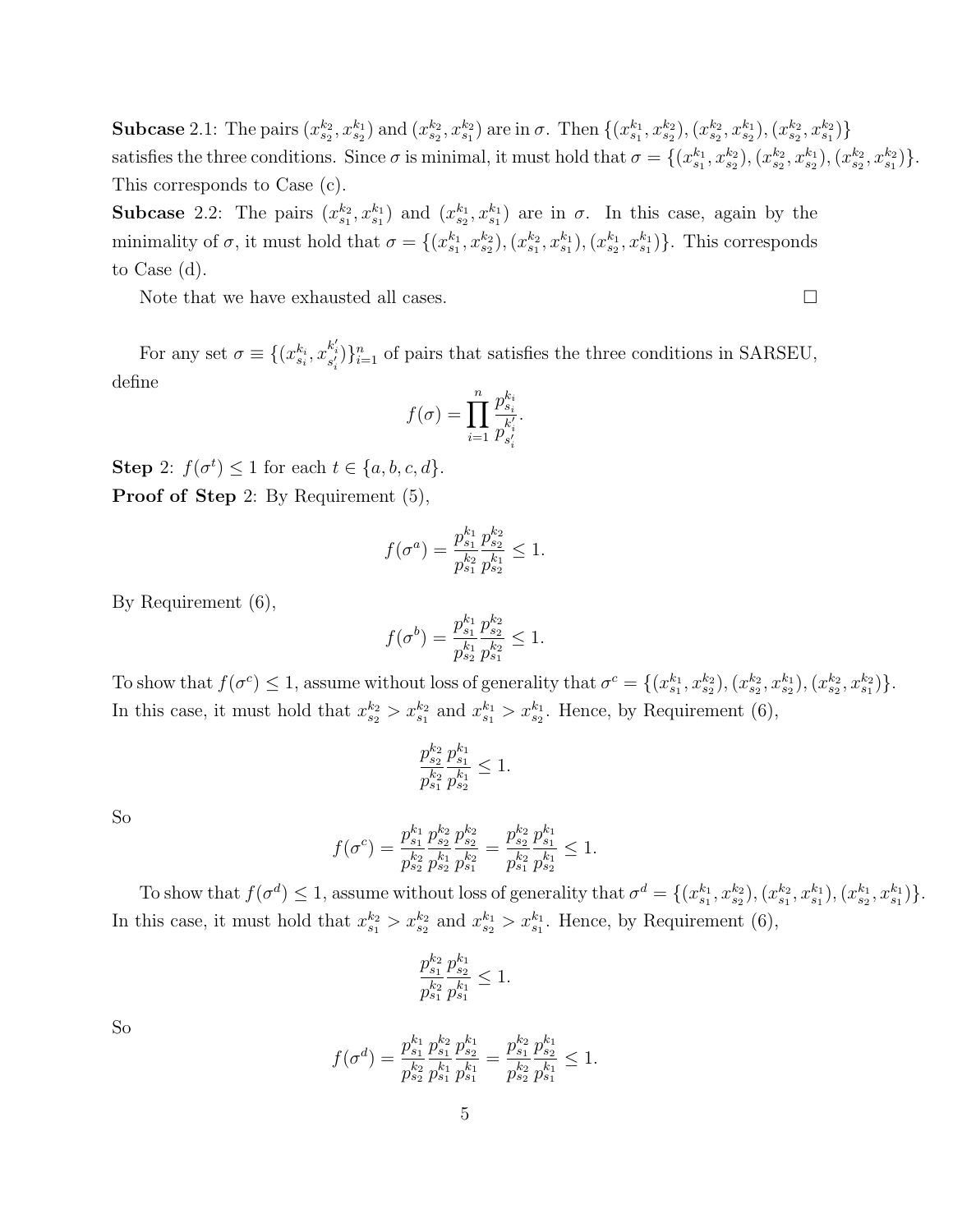Now by using Steps 1 and 2, we can prove the remark. Choose a sequence of pairs  $(x_{s_i}^{k_i}, x_{s'_i}^{k'_i})_{i=1}^n$  that satisfies the three conditions in SARSEU. Let  $\sigma = \{(x_{s_i}^{k_i}, x_{s'_i}^{k'_i})\}_{i=1}^n$ . For each t, there exists set of index  $M(t)$  such that  $\sigma = (\cup_{i \in M(a)} \sigma^a) \cup (\cup_{i \in M(b)} \sigma^b) \cup (\cup_{i \in M(c)} \sigma^c) \cup$  $(\cup_{i\in M(d)} \sigma^d).$ 

$$
\prod_{i=1}^n \frac{p_{s_i}^{k_i}}{p_{s'_i}^{k'_i}} = f(\sigma) = \Big(\prod_{i \in M(a)} f(\sigma^a)\Big) \dots \Big(\prod_{i \in M(d)} f(\sigma^d)\Big) \le 1.
$$

### 3 Probabilistic Sophistication

We present the detailed arguments behind the example in Section 5 of the paper. The example has a dataset that is generated by risk-averse probability sophisticated preferences, but which violates SARSEU.

In the example, we have  $S = \{s_1, s_2\}$  and  $x^1 = (2, 2), p^1 = (1, 2), x^2 = (8, 0),$  and  $p^2 = (1, 1)$ . In the following, we define the function V that represents the probabilistically sophisticated preferences. Fix  $\mu \in \Delta_{++}$  with  $\mu_{s_1} = \mu_{s_2} = 1/2$ . Any vector  $x \in \mathbb{R}^2_+$ induces the probability distribution on  $\mathbf{R}_+$  given by  $x_1$  with probability  $1/2$  and  $x_2$  with probability  $1/2$ . Let  $\Pi$  be the set of all probability measures on  $\mathbf{R}_{+}$  for which the support is finite and has cardinality smaller than or equal to 2.

We shall define a function  $V : \Pi \to \mathbf{R}$  that represents probabilistically sophisticated preferences. We use  $h: \{(x_1, x_2) \in \mathbb{R}_+^2 : x_1 \geq x_2\} \to \mathbb{R}$  with the property that

$$
h(x_1, x_2) \le h\left(\frac{x_1 + x_2}{2}, \frac{x_1 + x_2}{2}\right),
$$

and then define  $V(\pi) = h(\bar{x}^{\pi}, \underline{x}^{\pi})$ , where  $\underline{x}^{\pi}$  is the smallest point in the support of  $\pi$ , and  $\bar{x}^{\pi}$  is the largest.

Let  $C_1$  be the set of vectors x for which  $x_1 + x_2 \ge 8$ ,  $C_3$  be the set of vectors x for which  $x_1 + 2x_2 \le 6$ , and  $C_2$  be the complement of  $C_1 \cup C_3$  in  $\{(x_1, x_2) \in \mathbb{R}_+^2 : x_1 \ge x_2\}$ . It is easy to see that these sets are pairwise disjoint.

For  $\sigma \in (6,8)$ , let  $l^{\sigma} \subset \mathbb{R}^2_+$  be the set of vectors on the line segment (or the convex hull of) between  $(\sigma, 0)$  and  $(\sigma - 4, \sigma - 4)$ . We have the following basic properties of  $\sigma$ .

**Lemma 1.** Suppose that  $\sigma \in (6, 8)$ .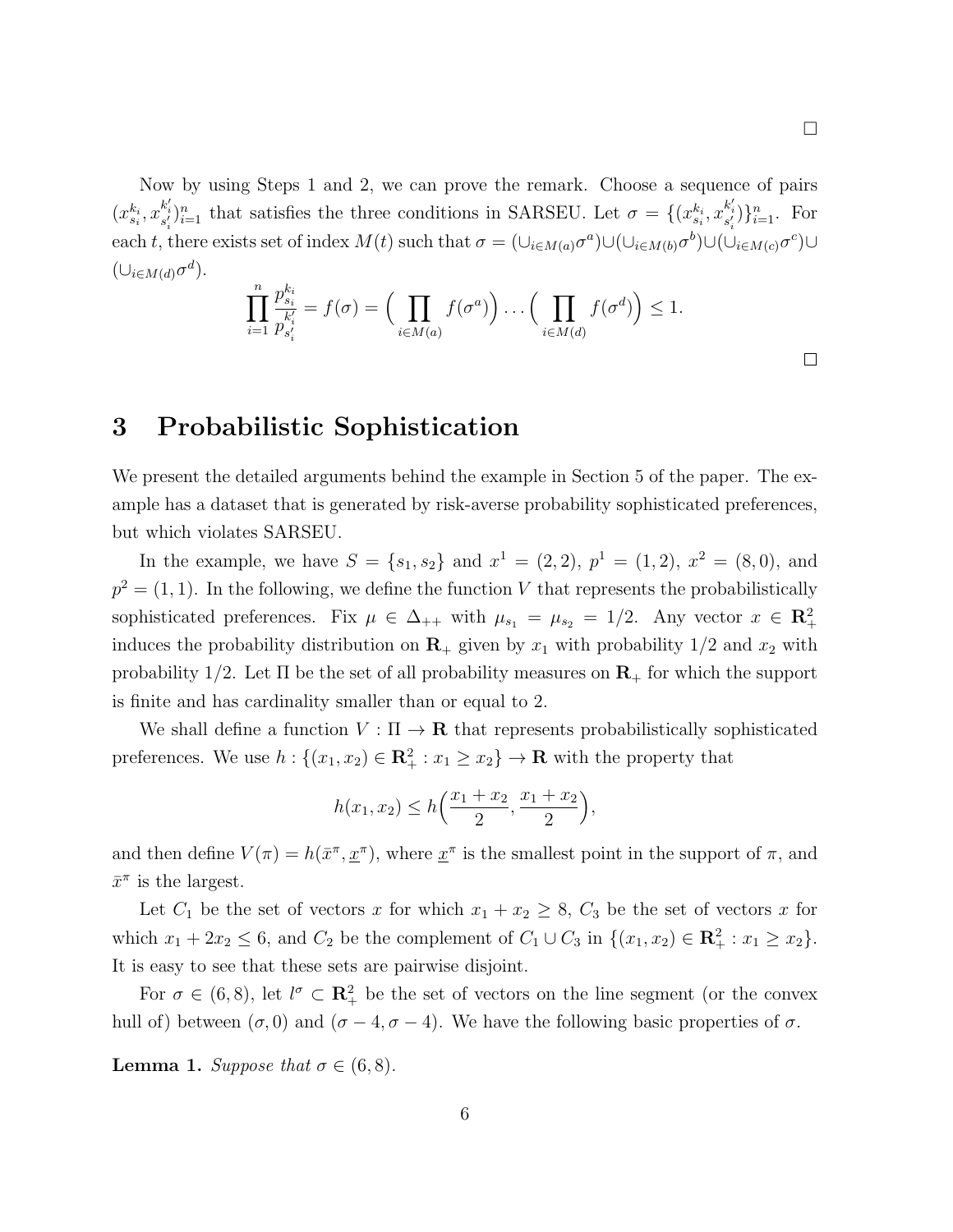1.  $(x_1, x_2) \in l^{\sigma}$  if and only if

$$
x_2 = \left(\frac{\sigma - 4}{4}\right)(\sigma - x_1),
$$

2.  $l^{\sigma} \subset C_2$ ,

3. For each  $x \in C_2$  there is a unique  $\sigma \in (6,8)$  with  $x \in l^{\sigma}$ .

*Proof.* The proof of statement 1 is a direct calculation. For statement 2 note that  $\sigma < 8$ and  $\sigma-4+\sigma-4 < 8$ . The function  $(x_1, x_2) \mapsto x_1+x_2$  is linear and is therefore maximized on  $l^{\sigma}$  at an extreme. Since this function is smaller than 8 on both extremes, it is smaller than 8 over all  $l^{\sigma}$  and therefore  $l^{\sigma}$  does not intersect  $C_1$ . Similarly, it does not intersect  $C_3$  by the linearity of  $x_1 + 2x_2$  and checking the extremes.

For statement 3, fix  $\sigma \in (6,8)$ . Consider the function  $f^{\sigma}(x_1, x_2) = (\sigma - 4)x_1 + 4x_2$ . One can verify that  $f^{\sigma}(\sigma, 0) = \sigma(\sigma - 4) = f^{\sigma}(\sigma - 4, \sigma - 4)$ . Then  $f^{\sigma}(x_1, x_2) = \sigma(\sigma - 4)$ for all  $(x_1, x_2) \in l^{\sigma}$ , as  $f^{\sigma}$  is linear. Consider  $\sigma' \neq \sigma$ . Say  $\sigma' > \sigma$ . Then the minimum of  $f^{\sigma}$  over  $l^{\sigma'}$  is obtained at an extreme point of  $l^{\sigma'}$ , again by linearity. Now,  $\sigma' > \sigma$  implies that  $f^{\sigma}(\sigma, 0) < f^{\sigma}(\sigma', 0)$  and  $f^{\sigma}(\sigma - 4, \sigma - 4) < f^{\sigma}(\sigma' - 4, \sigma' - 4)$ . Hence  $f^{\sigma}(x) < f^{\sigma}(x')$ for all  $x \in l^{\sigma}$  and  $x' \in l^{\sigma'}$ . Thus if  $x \in l^{\sigma}$  then  $x \notin l^{\sigma'}$ .

We complete the proof of statement 3 by showing that for all  $x \in C_2$  there is  $\sigma$  with  $x \in l^{\sigma}$ . Let  $x \in C_2$ . Consider the quadratic equation  $\sigma^2 - (4 + x_1)\sigma + 4(x_1 - x_2) = 0$ , derived from the identity in statement 1 of this lemma. By solving this equation explicitly and choosing the larger solution, we obtain

$$
\sigma = \frac{4 + x_1 + \sqrt{-8x_1 + x_1^2 + 16(1 + x_2)}}{2}.
$$

By a direct calculation, it can be shown that

$$
[\sigma > 6 \Leftrightarrow 6 < x_1 + 2x_2]
$$
 and  $[\sigma < 8 \Leftrightarrow x_1 + 2x_2 > 6]$ .

 $\Box$ 

Since  $x \in C^2$ , we obtain  $\sigma \in (6, 8)$ .

Define the function  $h: \{(x_1, x_2) \in \mathbb{R}_+^2 : x_1 \ge x_2\} \to \mathbb{R}$  as follows:

$$
h(x) = \begin{cases} \frac{1}{2}(x_1 + x_2) & \text{if } x \in C_1, \\ \frac{1}{3}(x_1 + 2x_2) & \text{if } x \in C_3, \\ \sigma(x_1, x_2) - 4 & \text{if } x \in C_2, \end{cases}
$$

where  $\sigma(x_1, x_2)$  is the unique  $\sigma \in (6, 8)$  with  $x \in l^{\sigma}$ .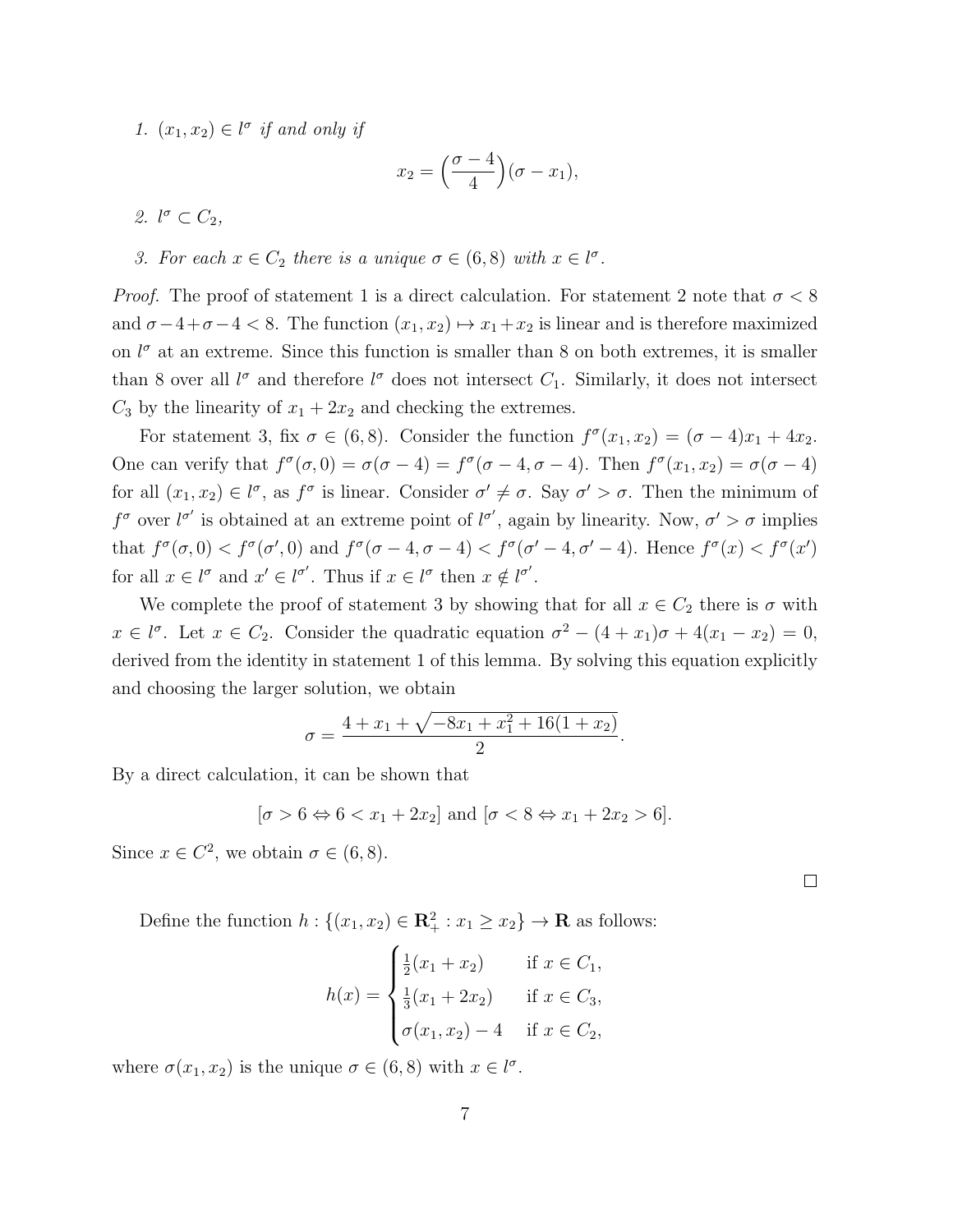**Lemma 2.** If  $x \in C_3$ ,  $x' \in C_2$ , and  $x'' \in C_1$ , then  $h(x) < h(x') < h(x'')$ .

*Proof.* Let  $\sigma \in \mathbb{R}_+$  be such that  $x' \in \ell^{\sigma}$ . We must have  $8 > \sigma > 6$ , so

$$
h(x) = \frac{1}{3}(x_1 + 2x_2) \le \frac{1}{3}6 < \sigma - 4 = h(x'),
$$

as  $x_1 + 2x_2 \leq 6$  and  $\sigma > 6$ ; and

$$
h(x') = \sigma - 4 < 4 \le \frac{1}{2}(x_1'' + x_2'') = h(x''),
$$

as  $8 > \sigma$  and  $x_1'' + x_2'' \ge 8$ .

**Lemma 3.** For any  $(x_1, x_2) \in \{(x_1, x_2) \in \mathbb{R}_+^2 : x_1 \ge x_2\},\$ 

$$
h(x_1, x_2) \le h\left(\frac{x_1 + x_2}{2}, \frac{x_1 + x_2}{2}\right).
$$

*Proof.* First, let  $x \in C_3$ . If  $(\frac{x_1+x_2}{2}, \frac{x_1+x_2}{2})$  $\frac{+x_2}{2}$   $\notin C_3$  the result follows from Lemma 2. So suppose that  $\left(\frac{x_1+x_2}{2}, \frac{x_1+x_2}{2}\right)$  $(\frac{+x_2}{2}) \in C_3$ . Then

$$
h\left(\frac{x_1+x_2}{2},\frac{x_1+x_2}{2}\right) = \frac{1}{3}\left(\frac{x_1+x_2}{2} + x_1 + x_2\right) \ge \frac{1}{3}(x_1 + 2x_2) = h(x_1, x_2),
$$

where the inequality follows from  $x_1 \geq x_2$ .

Second, suppose that  $x \in C_1$ . Then  $\left(\frac{x_1+x_2}{2}, \frac{x_1+x_2}{2}\right)$  $\frac{+x_2}{2}$   $\in C_1$  and it is immediate that  $h(x) = h(\frac{x_1+x_2}{2})$  $\frac{+x_2}{2}, \frac{x_1+x_2}{2}$  $\frac{+x_2}{2}$ .

Thirdly, suppose that  $x \in C_2$ . It is easy to see that  $\left(\frac{x_1+x_2}{2}, \frac{x_1+x_2}{2}\right)$  $(\frac{+x_2}{2}) \notin C_3$  (as  $\frac{x_1+x_2}{2}$  +  $2\frac{x_1+x_2}{2} = x_1 + x_2 + \frac{x_1+x_2}{2} \ge x_1 + 2x_2 > 6$ , and the result follows from Lemma 2 when  $\left(\frac{x_1+x_2}{2}\right)$  $\frac{+x_2}{2}, \frac{x_1+x_2}{2}$  $(\frac{x_1+x_2}{2}) \in C_1$ , so consider the case when  $(\frac{x_1+x_2}{2}, \frac{x_1+x_2}{2})$  $(\frac{+x_2}{2}) \in C_2.$ 

Let  $\sigma \in (6,8)$  be such that  $x \in l^{\sigma}$ . Consider the function  $(x'_1, x'_2) \mapsto x'_1 + x'_2$  for  $(x'_1, x'_2) \in l^{\sigma}$ . Note that  $(x'_1, x'_2) \in l^{\sigma}$  means that

$$
x'_1 + x'_2 = x'_1 + \frac{\sigma - 4}{4}(\sigma - x'_1) = \left(1 - \frac{\sigma - 4}{4}\right)x_1 + \frac{\sigma - 4}{4}\sigma,
$$

which is monotone increasing in  $x'_1$ , as  $\sigma < 8$ . But  $(x_1, x_2) \in l^{\sigma}$  implies that  $x_1 \ge \sigma - 4$ , hence  $(\sigma - 4) + (\sigma - 4) \leq x_1 + x_2$ . Thus,

$$
h(x) = \sigma - 4 \le \frac{x_1 + x_2}{2} = h\left(\frac{x_1 + x_2}{2}, \frac{x_1 + x_2}{2}\right).
$$

 $\Box$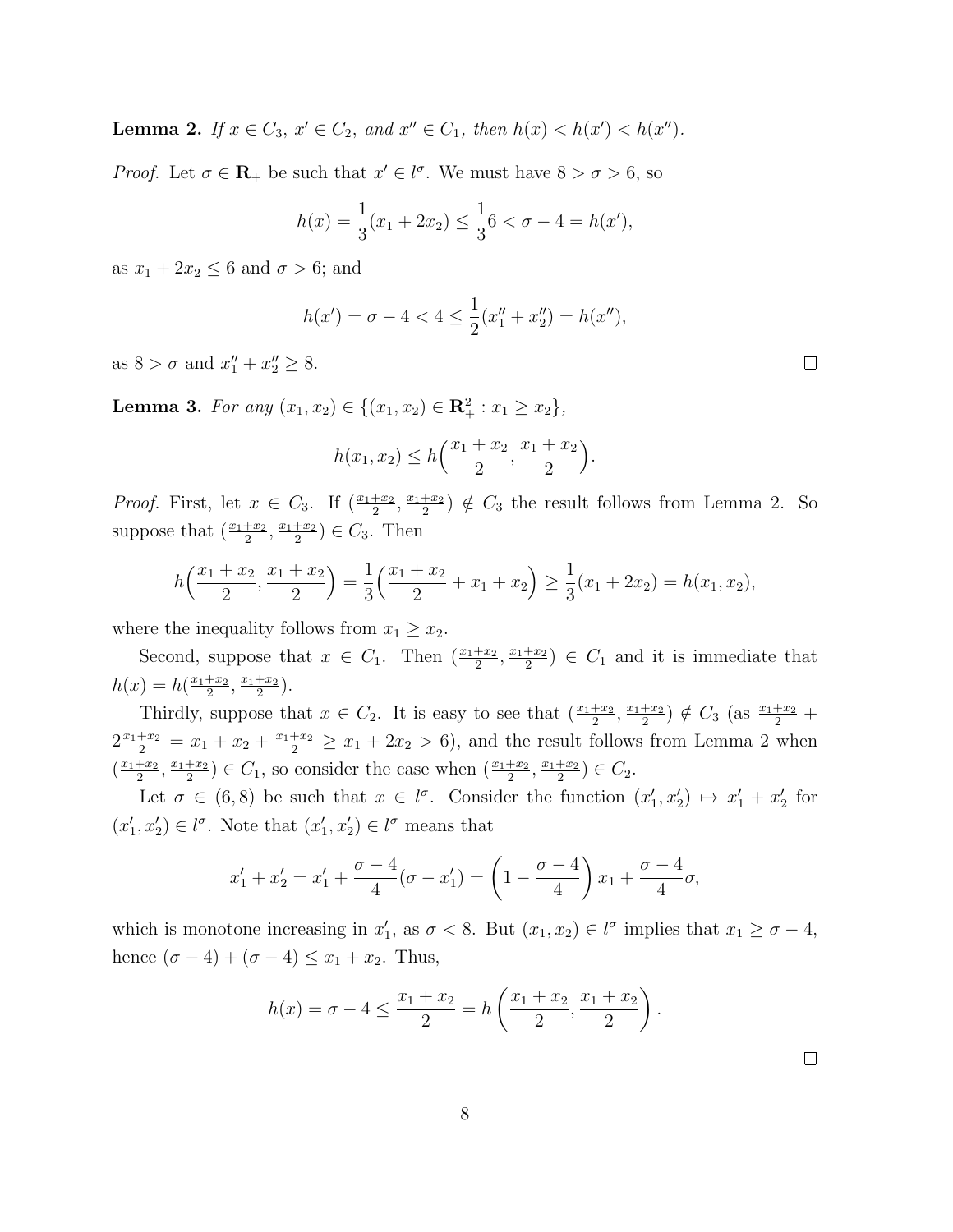**Lemma 4.** For all  $x, x' \in \{(x_1, x_2) \in \mathbb{R}^2_+ : x_1 \ge x_2\}$ , if  $x'_2 \le x_2$  and  $x'_1 \le x_1$ , then  $h(x'_1, x'_2) \leq h(x_1, x_2)$ . If  $x'_2 < x_2$  or  $x'_1 < x_1$ , furthermore, then  $h(x'_1, x'_2) < h(x_1, x_2)$ .

*Proof.* First  $x \in C_1$ . Then  $x' \in C_1$ , and there is nothing more to prove. In second place suppose that  $x \in C_2$ . Then we cannot have  $x' \in C_3$  as  $x_1 + 2x_2 \le x'_1 + 2x'_2$ . The result follows from Lemma 2 if  $x' \in C_1$ , so focus on the case when  $x' \in C_2$ . It suffices to show that  $\sigma(x_1, x_2)$  is strictly increasing both in  $x_1$  and in  $x_2$ . As shown in the proof of Lemma 3,

$$
\sigma(x_1, x_2) = \frac{4 + x_1 + \sqrt{-8x_1 + x_1^2 + 16(1 + x_2)}}{2}.
$$

By a direct calculation,

$$
\frac{\partial \sigma}{\partial x_1} = \frac{1}{2} \left( 1 + \frac{-4 + x_1}{\sqrt{-8x_1 + x_1^2 + 16(1 + x_2)}} \right),\n \frac{\partial \sigma}{\partial x_2} = \frac{4}{\sqrt{-8x_1 + x_1^2 + 16(1 + x_2)}}.
$$

Hence,  $\frac{\partial \sigma}{\partial x_2} > 0$ . Since  $\sqrt{-8x_1 + x_1^2 + 16(1 + x_2)} > -4 + x_1$ , we also obtain  $\frac{\partial \sigma}{\partial x_1} > 0$ .

Finally, when  $x \in C_3$  the conclusion either follows from Lemma 2 or from the monotonicity of  $x_1 + 2x_2$ .  $\Box$ 

As noted in the main paper, we define  $V : \Pi \to \mathbf{R}$  by  $V(\pi) = h(\bar{x}^{\pi}, \underline{x}^{\pi})$ , where  $\underline{x}^{\pi}$  is the smallest point in the support of  $\pi$ , and  $\overline{x}^{\pi}$  is the largest. Recall that h is defined on  $\{(x_1, x_2) \in \mathbb{R}_+^2 : x_1 \geq x_2\}$ . So, the definition of V shows that the preferences represented by V are symmetric across 45 degree line. Write  $\pi \prec \pi'$  if  $\pi'$  strictly first-order stochastically dominates  $\pi$ . Let  $F_{\pi}$  and  $F_{\pi'}$  be the CDFs of  $\pi$  and  $\pi'$ , respectively.

Lemma 5.  $\pi \prec \pi'$  implies that  $V(\pi) < V(\pi')$ .

Proof. Assume  $\pi \prec \pi'$ . By Lemma 4, it suffices to show that  $\underline{x}^{\pi} \leq \underline{x}^{\pi'}$  and  $\overline{x}^{\pi} \leq \overline{x}^{\pi'}$ and that at least one of the inequalities is strict. Suppose that  $\underline{x}^{\pi} > \underline{x}^{\pi'}$  or  $\overline{x}^{\pi} > \overline{x}^{\pi'}$ . By choosing x such that  $\underline{x}^{\pi'} < x < \min{\{\overline{x}^{\pi'}, \underline{x}^{\pi}\}}$ , we have  $F_{\pi'}(x) = 1/2 > 0 = F_{\pi}(x)$ . This contradicts that  $\pi \prec \pi'$ . Hence,  $\underline{x}^{\pi} \leq \underline{x}^{\pi'}$ . In the same way, we obtain  $\overline{x}^{\pi} \leq \overline{x}^{\pi'}$ . Moreover, since  $\pi \neq \pi'$ , we obtain  $\underline{x}^{\pi} < \underline{x}^{\pi'}$  or  $\overline{x}^{\pi} < \overline{x}^{\pi'}$ .  $\Box$ 

For any  $\pi \in \Pi$ , let  $e(\pi)$  be the degenerate lottery that yields the expected value of  $\pi$ (recall that  $\pi$  has finite support) with probability 1. The following result is immediate from Lemma 3.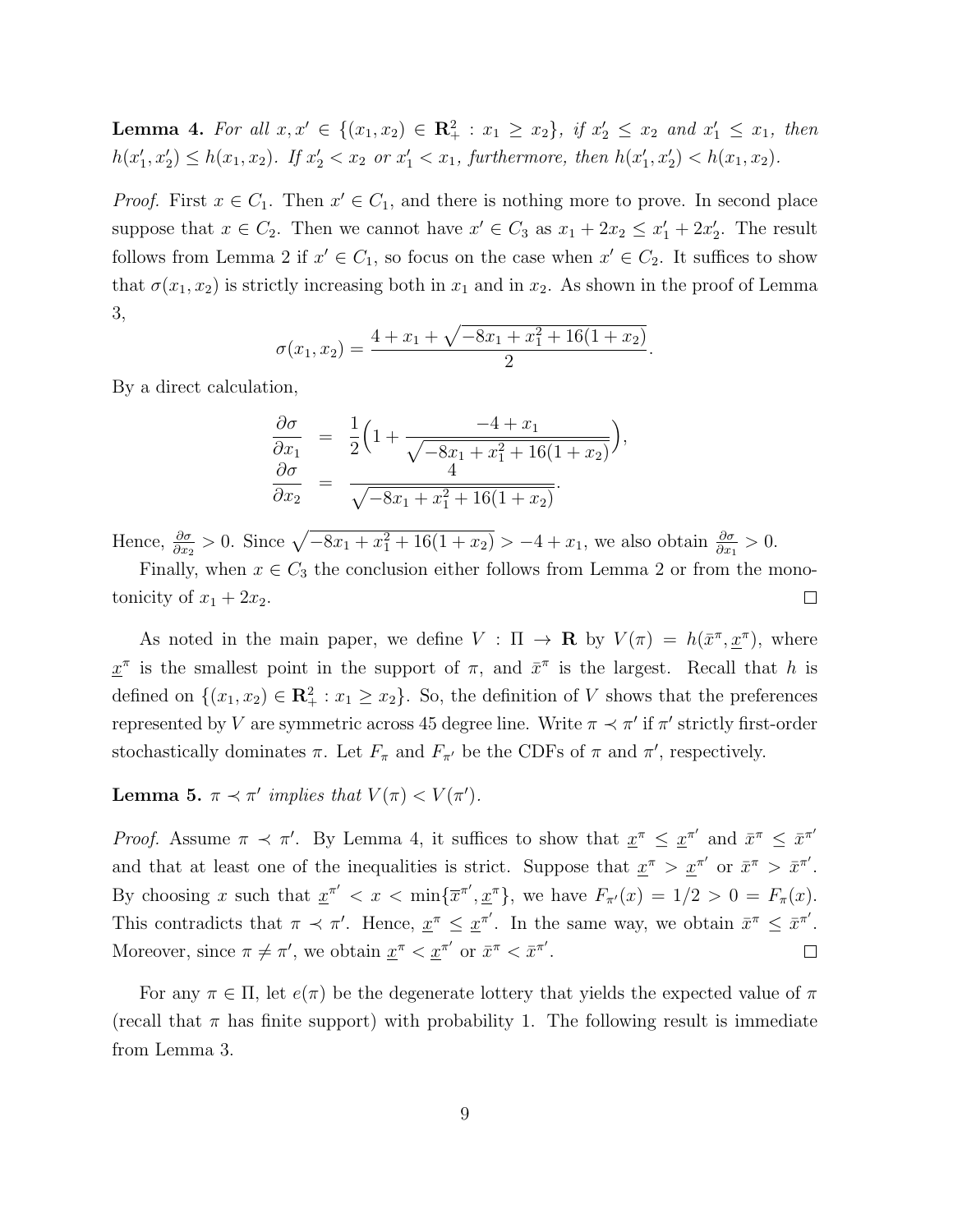Lemma 6.  $V(\pi) \leq V(e(\pi))$ 

Lemma 5 establishes that V represents probabilistically sophisticated preferences. Lemma 6 says that the preferences are also risk-averse. We now proceed to verify that the dataset defined at the outset is rationalizable an agent with utility function  $V$ . We write  $\pi_x \in \Pi$  for the probability measure induced by  $x \in \mathbb{R}^2_+$ .

For observation 1, the budget set is

$$
B(p^1, p^1 \cdot x^1) = \{x \in \mathbf{R}_+^2 : x_1 + 2x_2 \le 6\}.
$$

For all  $x \in B(p^1, p^1 \cdot x^1)$ , it is clear that  $\max\{x_1, x_2\} + 2 \min\{x_1, x_2\} \le x_1 + 2x_2 \le 6$ , and hence that

$$
V(\pi_x) = \frac{1}{3}(\max\{x_1, x_2\} + 2\min\{x_1, x_2\}) \le 2 = V(\pi_{x^1})
$$

For observation 2, the budget set is

$$
B(p^2, p^2 \cdot x^2) = \{x \in \mathbf{R}_+^2 : x_1 + x_2 \le 8\}.
$$

Note that  $h(x) \le 2$  for all  $x \in C_3$  and  $h(x) \le 4$  for all  $x \in C_2$ . Since  $B(p^2, p^2 \cdot x^2) \cap C_1$ consists of vectors for which  $x_1 + x_2 = 8$ , and  $h(x_1, x_2) = 4$  for those vectors, it follows that  $V(\pi_x) \le V(\pi_{x^2})$  for all  $x \in B(p^2, p^2 \cdot x^2)$ .

## 4 Objective Expected Utility

In this section, we present the relationship between our main theorem and results in Green and Srivastava (1986), Varian (1983b), and Kubler et al. (2014). These authors discuss a setting where an objective probability  $\mu \in \Delta_{++}$  is given. Given the objective probability  $\mu$ , they seek to understand when there is a utility function for which the observed purchases maximize expected utility.

We show that we can write a version of our SARSEU that uses "risk neutral" prices in place of regular prices. We show that this modified axiom characterizes the objective expected utility theory. Our modified SARSEU is therefore equivalent to the conditions studied by Green and Srivastava (1986) and Varian (1983b), and to the axiom in Kubler et al. (2014).

It is worth emphasizing that Kubler et al. (2014) allows  $\mu$  to depend on k, so that the agent may use a different prior when faced with different optimization problems. In our subjective probability setup this would make no sense because everything is rationalizable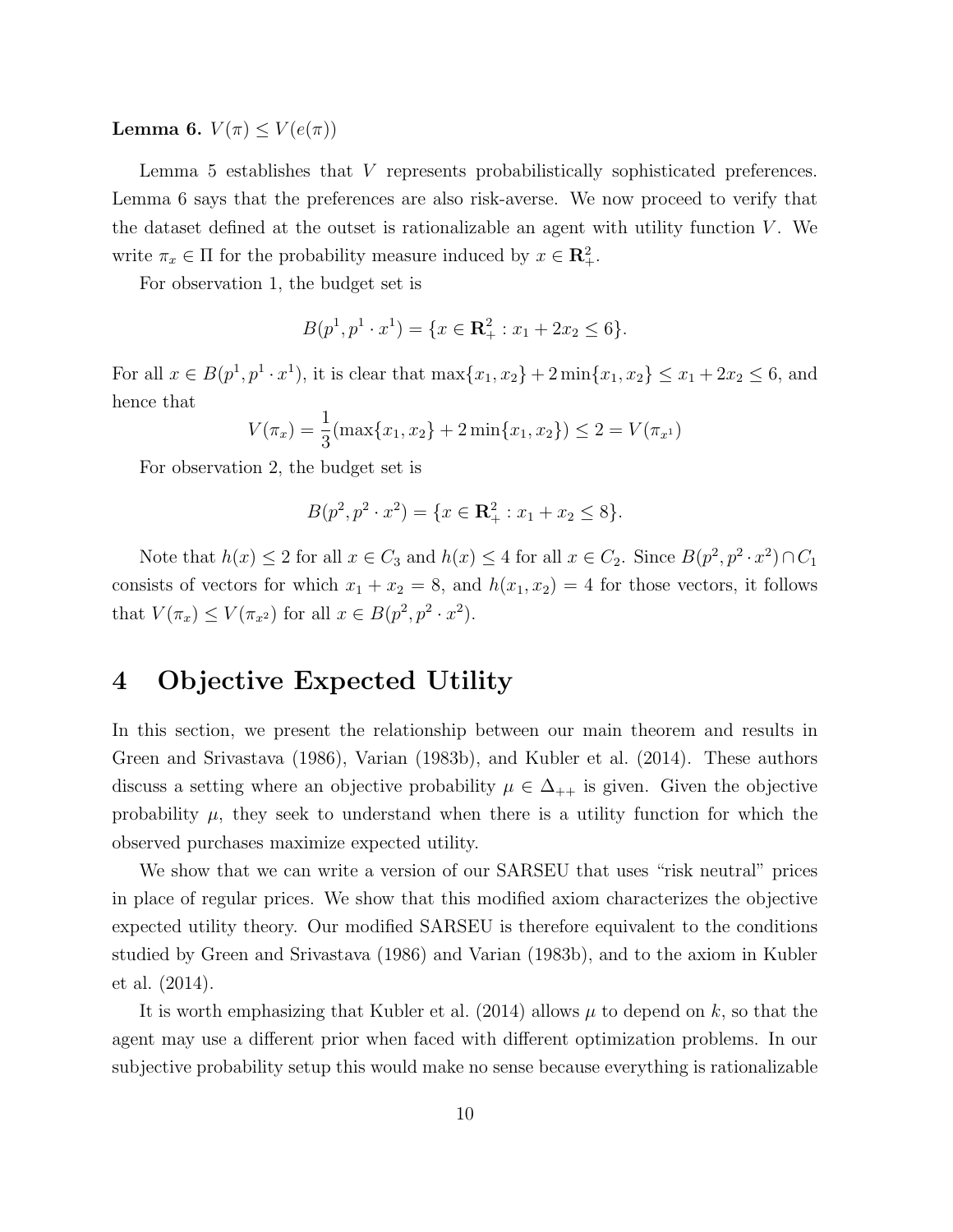by suitably choosing priors in each optimization problem. Here we are being consistent with the rest of the paper in assuming a fixed prior through all observations, but the result can be relaxed to fit a variable-prior setup.

**Definition 1.** A dataset  $(x^k, p^k)_{k=1}^K$  is objective expected utility (OEU) rational if there is a concave and strictly increasing function  $u : \mathbf{R}_{+} \to \mathbf{R}$  such that, for all k,

$$
p^k \cdot y \le p^k \cdot x^k \Rightarrow \sum_{s \in S} \mu_s u(y_s) \le \sum_{s \in S} \mu_s u(x_s^k).
$$

In the papers cited above, a crucial aspect of the dataset are the price-probability ratios, or "risk neutral prices," defined as follows: for  $k \in K$  and  $s \in S$ 

$$
\rho_s^k=\frac{p_s^k}{\mu_s}.
$$

A natural modification of SARSEU using the objective probability  $\mu$  is as follows:

Strong Axiom of Revealed Objective Expected Utility (SAROEU): For any sequence of pairs  $(x_{s_i}^{k_i}, x_{s'_i}^{k'_i})_{i=1}^n$  in which

- 1.  $x_{s_i}^{k_i} > x_{s'_i}^{k'_i}$  for all *i*;
- 2. each  $k$  appears in  $k_i$  (on the left of the pair) the same number of times it appears in  $k_i'$  (on the right):

The product of price-probability ratios satisfies that

$$
\prod_{i=1}^n \frac{\rho^{k_i}_{s_i}}{\rho^{k'_i}_{s'_i}}\leq 1.
$$

The prior  $\mu$  is observable, so we do not need the requirement on s in SARSEU. Instead, SAROEU restricts the products of price-probability ratios, and not the product of price ratios.

The notion of dataset in Kubler et al. (2014) is the same as in our paper. Kubler et al. (2014) investigate the case of strict concave utility, while we have focused on weak concavity. A modification of Kubler et. al's axiom that allows for weak concavity is as follows:<sup>1</sup>

<sup>1</sup>SAREU and Kubler et. al's axiom are different only in one point: their axiom requires  $\prod_{i=1}^m \big( \max_{s,s':x^{k(i)}_s > x^{k(i+1)}_{s'}}$  $\frac{\rho_s^{k(i)}}{\rho_{s'}^{k(i+1)}}$  $) < 1.$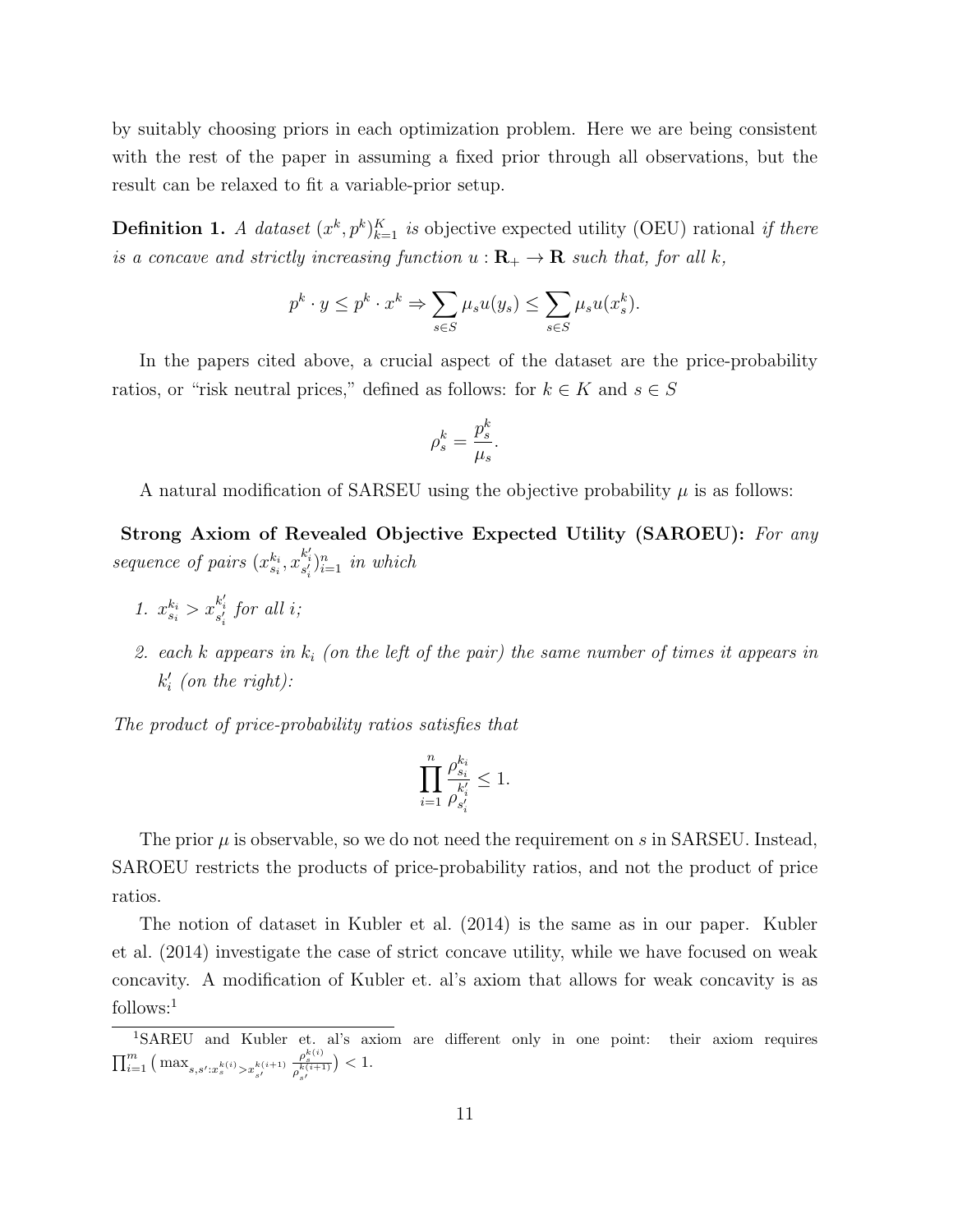Strong Axiom of Revealed Expected Utility (SAREU): For all  $m \geq 1$  and sequences  $k(1), \ldots, k(m) \in K$ ,

$$
\prod_{i=1}^m \Big(\max_{s,s':x^{k(i)}_s>x^{k(i+1)}_{s'}}\frac{\rho_s^{k(i)}}{\rho_{s'}^{k(i+1)}}\Big)\leq 1.
$$

It is easy to modify the argument in Kubler et al. (2014) to show the equivalence of a dataset being OEU-rational, satisfying the conditions in Green and Srivastava (1986) and Varian (1983b).

#### Proposition 7. A dataset is OEU-rational if and only if it satisfies SAROEU.

This result implies that SAROEU, SAREU, and the conditions in Green and Srivastava (1986) and Varian (1983b) are equivalent.

Proof. Using the result of Kubler et al. (2014), we prove the result by establishing the equivalence between SAROEU and SAREU.

Suppose that the dataset  $(x^k, p^k)_{k=1}^K$  satisfies SAROEU. Suppose, by way of contradiction, that SAREU is violated. Then there exist  $m \geq 1$  and  $k_1, \ldots, k_m \in K$  such that  $\prod_{i=1}^m \left( \max_{s,s':x_s^{k_i} > x_{s'}^{k_{i+1}}} (\rho_s^{k_i}/\rho_{s'}^{k_{i+1}}) \right) > 1$ . If  $m = 1$  it clearly contradicts SAROEU.

In the following we will consider the case where  $m > 1$ . Then, there exists a sequence  $(x_{s^*_i}^{k^*_i}, x_{s^{'*}_i}^{k^*_{i+1}})$  $s_{i}^{*+1}$ ) $_{i=1}^{m}$  with  $k_{m+1}^{*} = k_{1}^{*}$  such that  $\prod_{i=1}^{m} (\rho_{s_{i}}^{k_{i}^{*}}/\rho_{s_{i}}^{k_{i+1}^{*}})$  $s_i^{(n+1)}$  > 1. Since the sequence satisfies the conditions in SAROEU, this contradicts SAROEU.

Now, we establish that SAREU implies SAROEU. Choose a sequence  $(x_{s_i}^{k_i}, x_{s'_i}^{k'_i})_{i=1}^n$  of pairs in which  $x_{s_i}^{k_i} > x_{s_i'}^{k_i'}$ ; each k appears in  $k_i$  (on the left of the pair) as many as in  $k_i'$  (on the right). If  $n = 1$ , we have that  $k_i = k'_i = k$ . Consider the sequence  $k(1) = k = k(2)$ . Then SAREU implies that  $\rho_s^k/\rho_{s'}^k \leq 1$ , as desired.

Now, consider the case in which  $n \geq 2$ .

**Step** 1: There exists a collection of cycles such that each cycle  $(k(i))_{i=1}^{2m}$  satisfies (i)  $x_{s(i)}^{k(i)} > x_{s'(i+1)}^{k(i+1)}$  for  $i = 1, 3, ..., 2m - 1$  and (ii)  $k(2m) = k(1)$ .

**Proof of Step** 1: First consider the pair  $(x_{s_1}^{k_1}, x_{s'_1}^{k'_1})$ . Let  $k(1) = k_1$  and  $k(2) = k'_1$ . Since each k appears as  $k_i$  as many times as  $k'_i$ , there exists a pair  $(x_{s_i}^{k_i}, x_{s'_i}^{k'_i})$  with  $k_i = k(2)$ . Let  $k(3) = k_i$  and  $k(4) = k'_i$ . If  $k(4) = k(1)$ , then we have a cycle in k. Otherwise, for the same reason as was mentioned above, there is a  $(x_{s_i}^{k_i}, x_{s'_i}^{k'_i})$  with  $k_i = k(4)$ . We can now let  $k(5) = k_i$  and  $k(6) = k'_i$ . If  $k(6) = k(1)$ , then we again have a cycle. Since the number of data that appear in the sequence we started from is finite, we must eventually close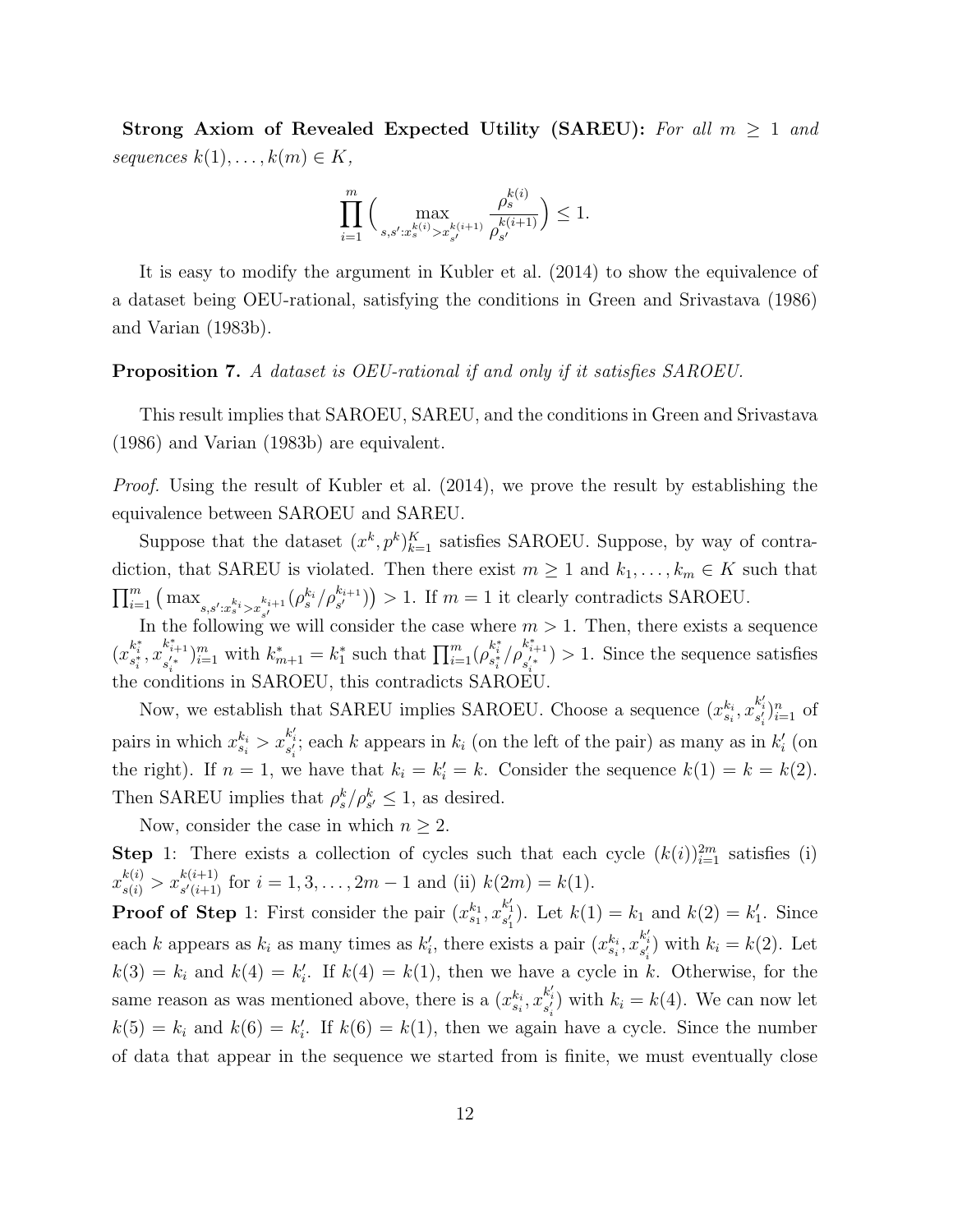a cycle. Each time we find a cycle, we can start the procedure from any remaining pair  $(x_{s_i}^{k_i}, x_{s'_i}^{k'_i})$  in the dataset. Since each k appears in  $k_i$  the same number of times it appears in  $k_i'$ , we must exhaust all pairs after finding a finite collection of cycles.

Step 2:  $\prod_{i=1}^n$  $\rho_{s_i}^{k_i}$  $\overline{\rho_{s'_i}^{k'_i}}$  $\leq 1$ .

**Proof of Step**<sup>2</sup>: For each cycle  $(k(i))_{i=1}^{2m}$ , we have that

$$
\prod_{i=1}^{m/2} \frac{\rho_{s(2i-1)}^{k(2i-1)}}{\rho_{s'(2i)}^{k(2i)}} \le \prod_{i=1}^{m/2} \Big( \max_{s,s':x_s^{k(2i-1)} > x_{s'}^{k(2i)}} \Big( \frac{\rho_s^{k(2i-1)}}{\rho_{s'}^{k(2i)}} \Big) \Big) \le 1,
$$

as

$$
\frac{\rho_{s(2i-1)}^{k(2i-1)}}{\rho_{s'(2i)}^{k(2i)}}\leq \max_{s,s':x^{k(2i-1)}_s>x^{k(2i)}_{s'}}\Big(\frac{\rho_{s}^{k(2i-1)}}{\rho_{s'}^{k(2i)}}\Big).
$$

Then, since the product over each cycle does not exceed 1, the product of the cycles satisfies that:

$$
\prod_{i=1}^n \frac{\rho^{k_i}_{s_i}}{\rho^{k'_i}_{s'_i}}\leq 1.
$$

 $\Box$ 

# 5 Relationship between SARSEU and Savage's (1954) axioms

In this section, we study the relationship between SARSEU and Savage's (1954) axioms. Savage's axiomatization involves seven axioms, labeled P1-P7. We show that SARSEU implies Savage's axioms, except for P1 and P6: P1 requires preference to be a weak order, which does not make sense for our primitive. P6 requires the set of states to be infinite.

Specifically, it is interesting to disentangle the role of SARSDU (Section 4 of the paper) and SARSEU in ruling out violations of Savage's axioms. It turns out that a violation of P2 or P7 will imply a violation of SARSDU, the axiom behind a state-dependent representation. This makes sense, as P2 and P7 are essentially separability assumption. A violation of P4 has a different structure, and we show that it violates SARSEU (actually it violates Requirement (6)). Finally, P3 and P5 cannot be violated in our setup.

In this section, we use the following notations: For any  $A \subset S$  and  $x \in \mathbb{R}^S_+$  and  $p \in \mathbb{R}^S_+$ ,  $x_A$  denotes the vector in  $\mathbb{R}^A_+$  obtained by restricting  $s \mapsto x_s$  to A; similarly,  $p_A$ denotes the vector in  $\mathbb{R}^A_+$  obtained by restricting  $s \mapsto p_s$  to A.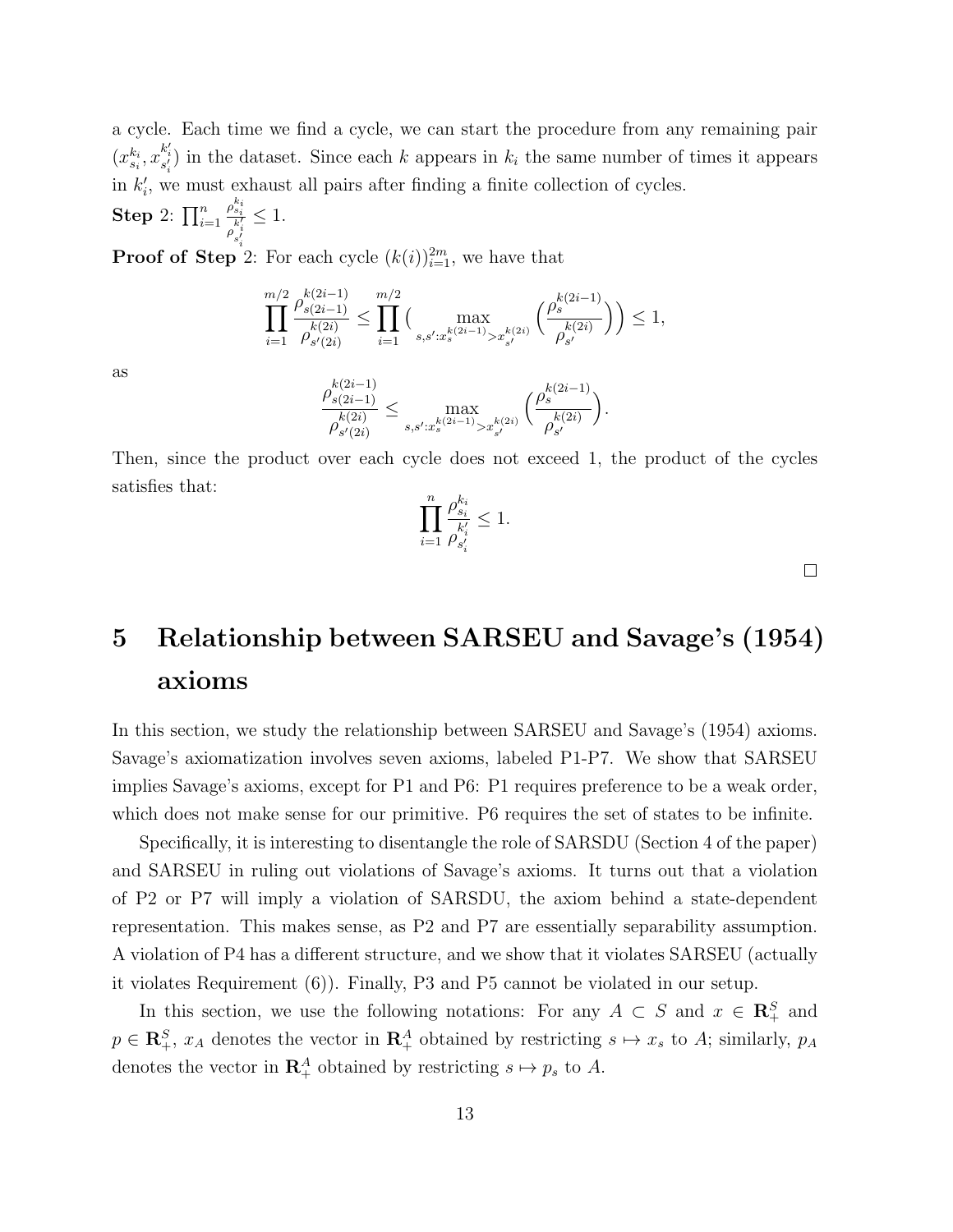Recall that Savage's primitive is a complete preference relation over acts. In contrast, our primitive is a dataset  $(x^k, p^k)_{k=1}^K$ . To relate the two models, we define a revealed preference relation from the dataset  $(x^k, p^k)_{k=1}^K$  and investigate when it satisfies Savage's axioms.

Definition 2. For any  $x, y \in \mathbb{R}^S_+$ , (i)  $x \succeq y$  if there exists  $k \in K$  such that  $x = x^k$  and  $p^k \cdot x \geq p^k \cdot y$ ;  $(ii)x \succ y$  if there exists  $k \in K$  such that  $x = x^k$  and  $p^k \cdot x > p^k \cdot y$ .

There is one basic problem: Savage's primitive is a complete preference relation over acts, but a dataset will contain much less information than a preference relation over  $\mathbb{R}^S_+$ . The revealed preference relation is going to be incomplete: many acts in  $\mathbb{R}^S_+$  will not be comparable. Such incompleteness gives rise to trivial violations of Savage's axioms, as his axioms were formulated for complete preferences. For example, one of Savage's axiom is as follows:

Axiom (P2). Let  $x, y, x', y' \in \mathbb{R}^S_+$  and  $A \subset S$  such that  $x_A = x'_A$  and  $y_A = y'_A$  and  $x_{A^c} = y_{A^c}$  and  $x'_{A^c} = y'_{A^c}$ . Then  $x \succeq y$  if and only if  $x' \succeq y'$ .

The revealed preference relation violates P2 when only one of  $x, y$  and  $x', y'$  are comparable. This is not a particularly interesting violation of Savage's axioms. A more meaningful exercise is to show how a violation of Savage's axioms that is not due to incompleteness implies a violation of SARSEU.

**Definition 3.** Let  $\succeq$  be the revealed preference relation defined from  $(x^k, p^k)_{k=1}^K$  by Definition 2. Then we say that the dataset violates P2 if there is  $x, y, x', y' \in \mathbb{R}_+^S$  and  $A \subset S$ as in the statement of P2 for which  $x \succeq y$  and  $y' \succ x'$ ; or  $y \succeq x$  and  $x' \succeq y'$ .

Proposition 8. If the dataset violates P2, then it violates SARSDU.

*Proof.* For a subset A of S and a dataset  $(x^k, p^k) \in \mathbb{R}_+^S \times \mathbb{R}_{++}^S$ , we consider  $(x^k_A, p^k_A) \in$  $\mathbf{R}^A_+ \times \mathbf{R}^A_{++}$ . This defines a dataset  $(x_A^k, p_A^k)_{k=1}^K$  on a restricted domain with A (instead of S). On this restricted domain, we can define WARP and SARSDU in the same way as we defined in Section 4 of the paper. SARSDU implies WARP on this restricted domain.

Suppose that the dataset  $(x^k, p^k)_{k=1}^K$  violates P2. Then by definition of  $\succeq$ , and the fact that  $x_{A^c} = y_{A^c}$  and  $x'_{A^c} = y'_{A^c}$ , the dataset  $(x_A^k, p_A^k)_{k=1}^K$  violates WARP. Then  $(x_A^k, p_A^k)_{k=1}^K$ violates SARSDU, which implies that  $(x^k, p^k)_{k=1}^K$  violates SARSDU.  $\Box$ 

<sup>&</sup>lt;sup>2</sup>It is worth emphasizing that this definition already has separability built in, which goes a long way to satisfying Savage's axioms.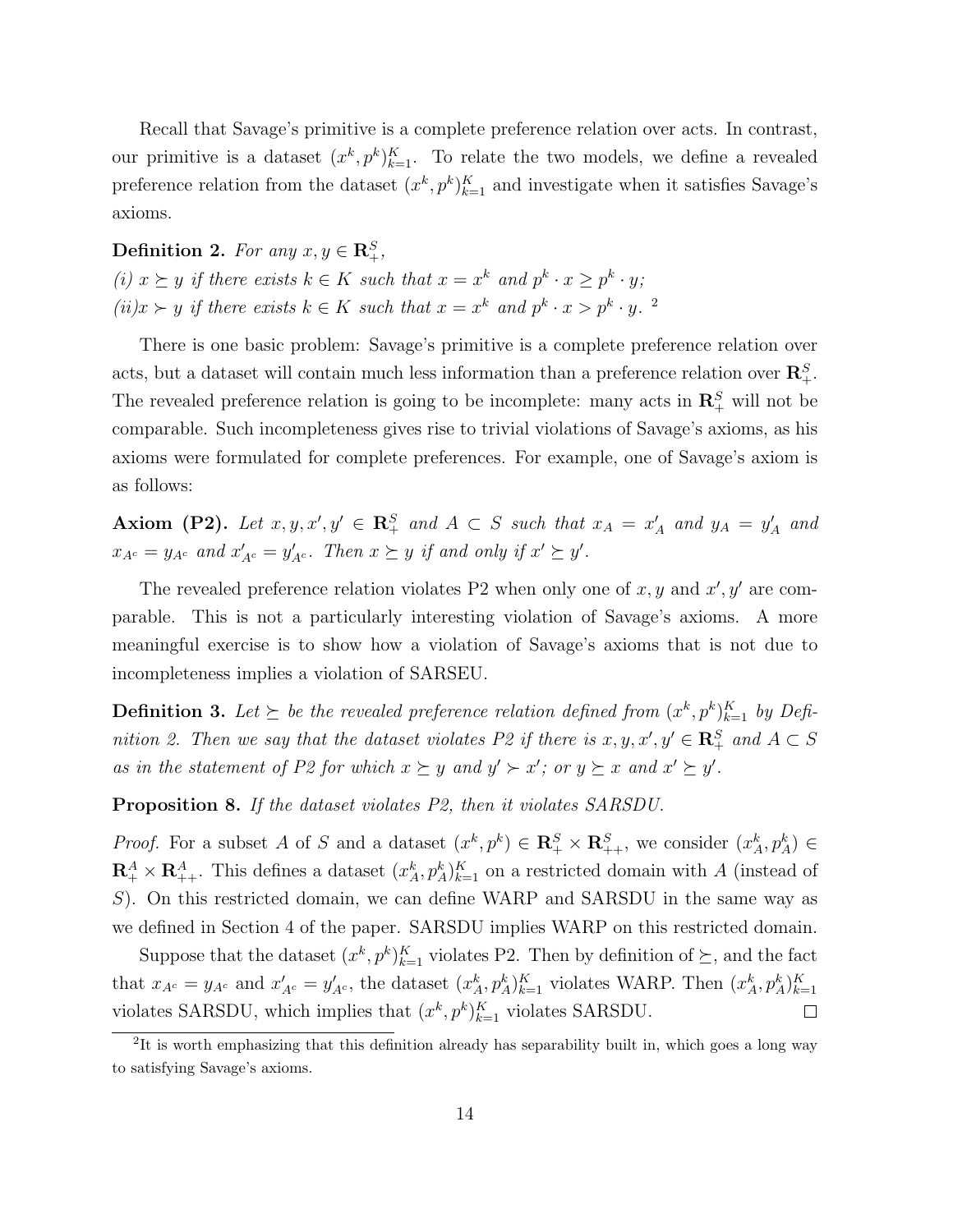We shall use the following notation. We use  $1_A$  to denote the indicator vector for  $A \subset S$  in  $\mathbb{R}^S_+$ ; and for a scalar  $x \in \mathbb{R}_+$ ,  $x1_A$  denotes the vector in  $\mathbb{R}^A_+$  with x in all its entries (the constant vector  $x$ ).

Axiom (P4). Suppose  $A, B \subset S$ ;  $x > y$ ,  $x' > y'$ . Then,  $(x1_A, y1_{A^c}) \succ (x1_B, y1_{B^c})$  if and only if  $(x'1_A, y'1_{A^c}) \succ (x'1_B, y'1_{B^c})$ .

**Definition 4.** Let  $\succeq$  be the revealed preference relation defined from  $(x^k, p^k)_{k=1}^K$  by Definition 2. Then we say that the dataset violates  $P_4$  if there is  $A, B \subset S$  and scalars x, x', y and y' as in the statement of P4 for which  $(x1_A, y1_{A^c}) \succ (x1_B, y1_{B^c})$  and  $(x'1_B, y'1_{B^c}) \succeq$  $(x'1_A, y'1_{A^c})$ , or  $(x1_B, y1_{B^c}) \succeq (x1_A, y1_{A^c})$  and  $(x'1_A, y'1_{A^c}) \succ (x'1_B, y'1_{B^c})$ .

Proposition 9. If a dataset violates  $P_4$ , then it violates SARSEU.

*Proof.* Without loss of generality, we can assume that  $\sum_{s \in S} p_s^k = 1$  for all k. The reason is that we can normalize prices to add up to 1 without affecting the validity of SARSEU.

Let  $A, B \subset S$ , and let x, x', y and y' be scalars as in the statement of P4, such that  $(x1_A, y1_{A^c}) \succ (x1_B, y1_{B^c})$  and  $(x'1_B, y'1_{B^c}) \succeq (x'1_A, y'1_{A^c})$ . Suppose, towards a contradiction, that the dataset satisfies SARSEU.

First,  $(x1_A, y1_{A^c}) \succ (x1_B, y1_{B^c})$  means that there is an observation k for which  $x^k =$  $(x1_A, y1_{A^c})$  and

$$
p^{k} \cdot x^{k} = p^{k} \cdot (x 1_{A}, y 1_{A^{c}}) > p^{k} \cdot (x 1_{B}, y 1_{B^{c}}),
$$
\n<sup>(7)</sup>

while  $(x'1_B, y'1_{B^c}) \succeq (x'1_A, y'1_{A^c})$  means that there is an observation k' such that

$$
p^{k'} \cdot x^{k'} = p^{k'} \cdot (x'1_B, y'1_{B^c}) \ge p^{k'} \cdot (x'1_A, y'1_{A^c}). \tag{8}
$$

Secondly, Equation (7) implies that

$$
x\sum_{s\in A}p_s^k + y\left(1 - \sum_{s\in A}p_s^k\right) > x\sum_{s\in B}p_s^k + y\left(1 - \sum_{s\in B}p_s^k\right),
$$

and therefore that  $\sum_{s\in A} p_s^k > \sum_{s\in B} p_s^k$ , as  $x > y$ . Similarly, Equation (8) and  $x' > y'$ implies that  $\sum_{s \in B} p_s^{k'} \geq \sum_{s \in A} p_s^{k'}$  $s<sup>k'</sup>$ . Hence

$$
\sum_{s \in A \setminus B} p_s^k > \sum_{s \in B \setminus A} p_s^k \text{ and } \sum_{s \in B \setminus A} p_s^{k'} \ge \sum_{s \in A \setminus B} p_s^{k'} \tag{9}
$$

Thirdly, for any  $s \in A \setminus B$  and any  $s' \in B \setminus A$  we have that  $x = x_s^k > x_{s'}^k = y$ , and  $x' = x_{s'}^{k'}$  $s'_{s'} > x_s^{k'} = y'$ . Hence, SARSEU implies that

$$
\frac{p_s^k}{p_{s'}^k}\frac{p_{s'}^{k'}}{p_{s}^{k'}}\leq 1.^
$$

 $3$ Observe that here we are essentially using Requirement  $(6)$ .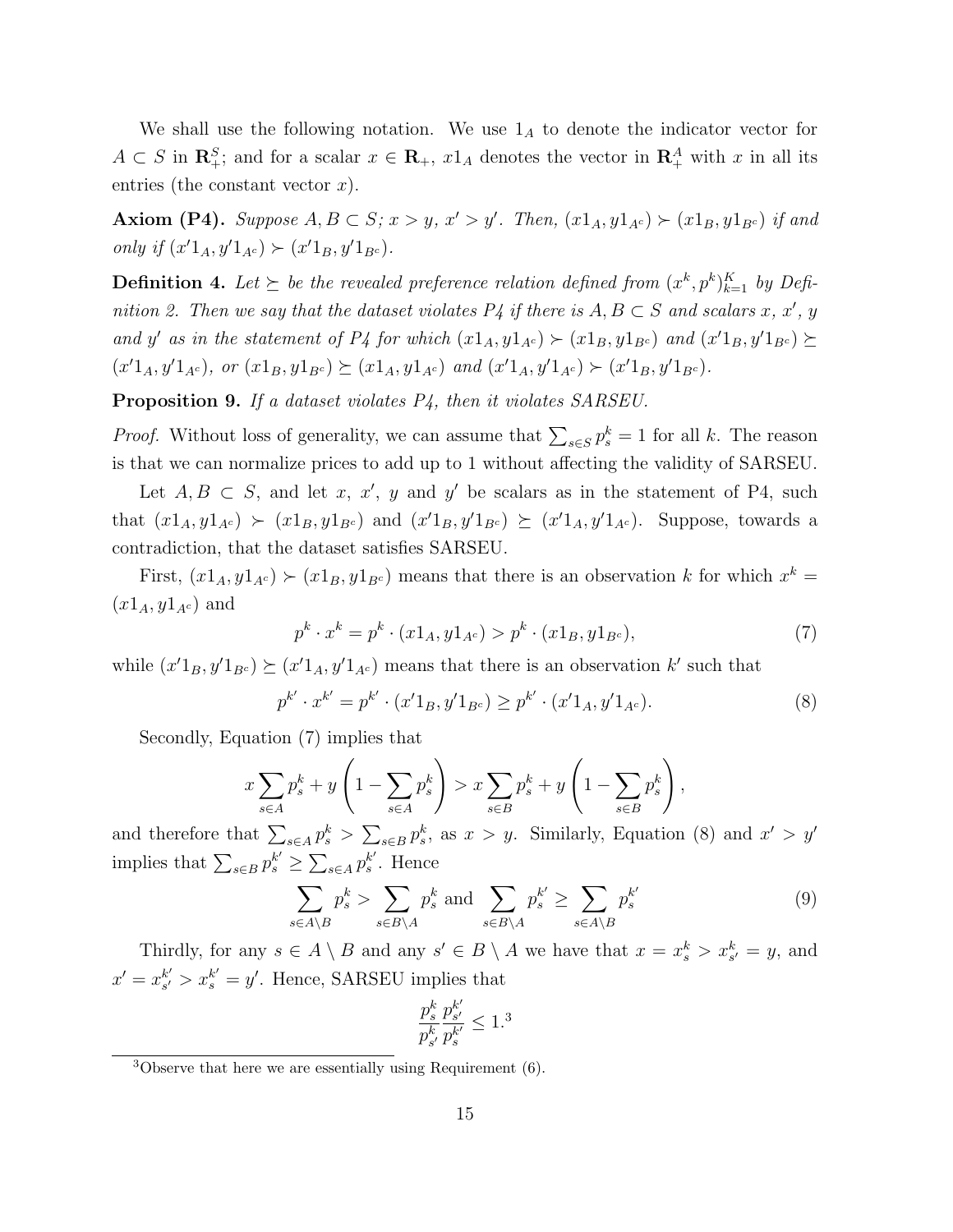Thus, for any  $s' \in B \setminus A$ ,

$$
p_{s'}^{k'} \sum_{s \in A \setminus B} p_s^k \le p_{s'}^k \sum_{s \in A \setminus B} p_s^{k'},
$$

which implies that

$$
\sum_{s' \in B \backslash A} p_{s'}^{k'} \sum_{s \in A \backslash B} p_s^k \le \sum_{s' \in B \backslash A} p_{s'}^k \sum_{s \in A \backslash B} p_s^{k'},
$$

a contradiction with (9).

We now discuss P3 and P7 (P5 is a non-triviality axiom that is always satisfied in our setup). This requires some preliminary definitions.

Definition 5. For any  $A \subset S$  and  $x_A, y_A \in \mathbf{R}^A$ ,

(i)  $x_A \succeq_A y_A$  if there exist  $z, w \in \mathbb{R}^S$  such that  $z_A = x_A$  and  $w_A = y_A$  and  $z_{A^c} = w_{A^c}$ ,  $z \succeq w$ .

(ii)  $x_A \succ_A y_A$  if there exist  $z, w \in \mathbb{R}^S$  such that  $z_A = x_A$  and  $w_A = y_A$  and  $z_{A^c} = w_{A^c}$ ,  $z \succ w$ .

**Definition 6.**  $A \subset S$  is null if for any  $x, y \in \mathbb{R}^S_+$  such that  $x_{A^c} = y_{A^c}$ , it is false that  $x \succ y$ .

**Axiom (P3).** Suppose that A is not null. Then,  $x1_A \succ_A y1_A$  if and only if  $x > y$ .

Axiom (P7). (i)  $x_s1_A \succ_A y_A$  for all  $s \in A$  implies  $x_A \succ_A y_A$ ; (ii)  $y_A \succ_A x_s1_A$  for all  $s \in A$  implies  $y_A \succ_A x_A$ .

**Definition 7.** Let  $\succeq$  be the revealed preference relation defined from  $(x^k, p^k)_{k=1}^K$  by Definition 2. Then we say that the dataset violates

- 1. P3 if there is non null  $A \subseteq S$ ,  $x, y \in \mathbf{R}_+$ , and  $z \in \mathbf{R}_+^{A^c}$ , for which  $(x1_A, z) \succ (y1_A, z)$ and  $y \geq x$ , or  $(y1_A, z) \geq (x1_A, z)$  and  $x > y$ .
- 2. P7 if there is a nonempty  $A \subseteq S$  and  $x, y \in \mathbb{R}_+^S$  such that one of the following is true
	- (a)  $y_A \succeq_A x_A$  while  $x_s1_A \succeq_A y_A$  for all  $s \in A$ ;
	- (b)  $x_A \succeq_A y_A$  while  $y_A \succeq_A x_s1_A$  for all  $s \in A$ ;

**Proposition 10.** (i) No dataset can violate P3; (ii) if a dataset violates P7, then it violates SARSDU.

 $\Box$